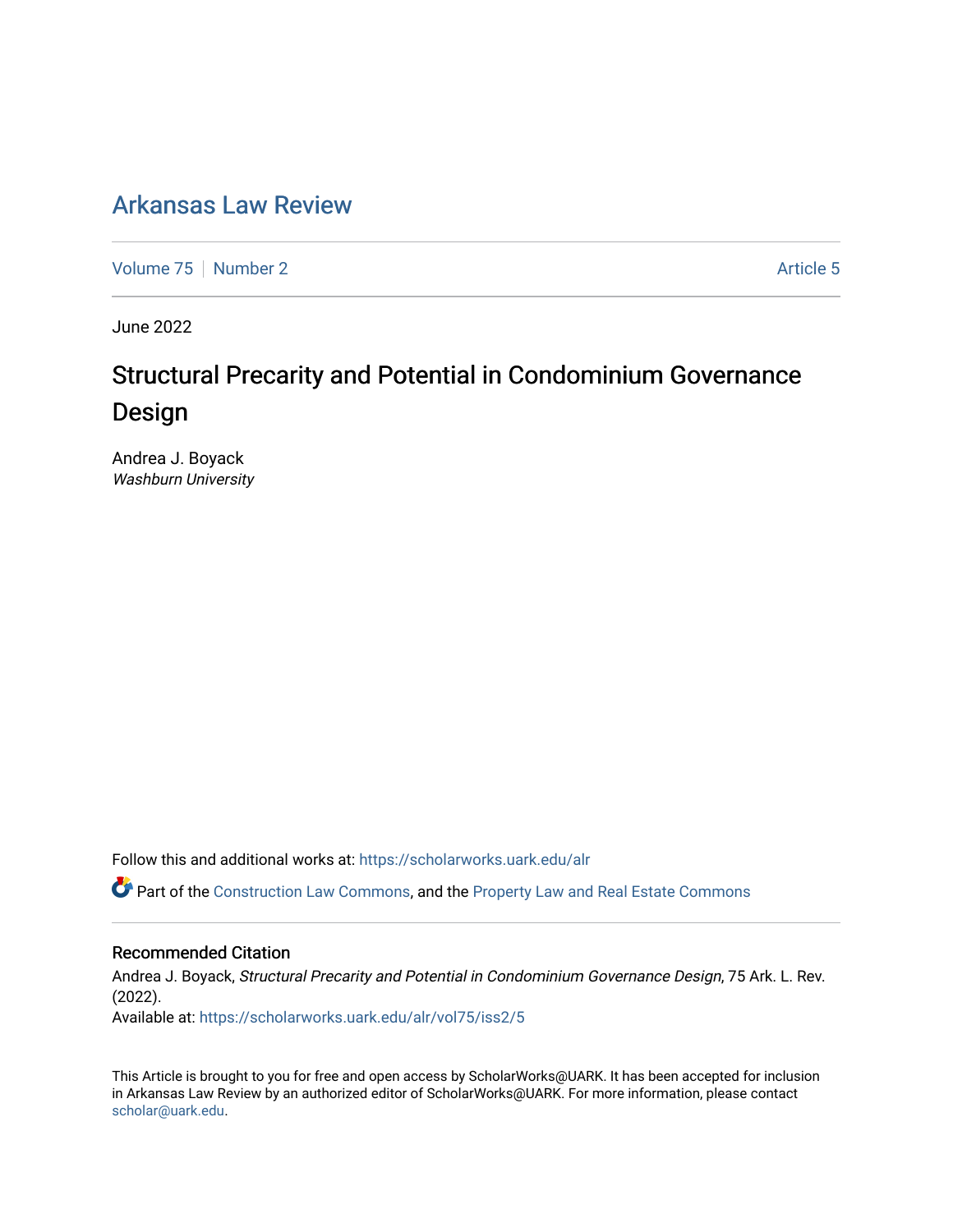### **STRUCTURAL PRECARITY AND POTENTIAL IN CONDOMINIUM GOVERNANCE DESIGN**

#### Andrea J. Boyack\*

#### **INTRODUCTION**

In the early hours of June 24, 2021, half of Champlain Towers South Condominium, a thirteen-story multifamily building located in the Miami suburb of Surfside, collapsed without warning.<sup>1</sup> The *Miami Herald* called the collapse "unprecedented" in that one wing "simply caved in––for no obvious reason."2 The collapse killed ninety-eight people and was the deadliest multifamily building engineering failure in US history.<sup>3</sup> After an arduous search and rescue and safely dismantling the rest of the structure, inquiries sought to determine why this deadly collapse happened.<sup>4</sup> Who was to blame, and what could have been done differently?

 <sup>\*</sup> Norman R. Pozez Chair of Business and Transactional Law and Professor of Law, Washburn University School of Law. I am grateful to Professor Carl Circo and the staff of the *Arkansas Law Review* for organizing a superb symposium and providing helpful edits.

<sup>1</sup>*. See, e.g.*, Matthew Shaer, *The Towers and the Ticking Clock*, N.Y. TIMES (Jan. 28, 2022), [https://perma.cc/X2PP-354L].

<sup>2.</sup> Sarah Blaskey et al., *House of Cards: How Decades of Problems Converged the Night Champlain Towers Fell*, MIAMI HERALD (Dec. 30, 2021), [https://perma.cc/QB5E-65TF] [hereinafter Miami Herald Special Report] ("The tower wasn't particularly old or under major construction. There was no earthquake, gas explosion or terrorist attack to blame. After standing for nearly four decades, one wing of the building simply caved in.").

<sup>3</sup>*. What to Know About the Building Collapse in Surfside Fla.*, N.Y. TIMES (June 24, 2021), [https://perma.cc/BMS3-BB9H]. *See also* Anjali Singhvi et al., *The Surfside Condo Was Flawed and Failing. Here's a Look Inside,* N.Y. TIMES (Sept. 1, 2021), [https://perma.cc/A8GX-FJ3U]; Arian Campo-Flores & Scott Calvert, *Surfside, Fla., Condo Collapse: From Glimmering Beaches to Ruin*, WALL ST. J. (Dec. 29, 2021), [https://perma.cc/FX95-E946].

<sup>4.</sup> Both the Miami-Dade Country's State Attorney's Office and the Occupational Safety and Health Administration of Surfside investigated the collapse. KATHERINE FERNANDEZ RUNDLE ET AL., FINAL REPORT OF THE MIAMI-DADE COUNTY GRAND JURY, 11TH JUD. CIR. OF FLA., at 1 (Spring Term A.D. 2021) [hereinafter GRAND JURY FINAL REPORT] (examining the "policies, procedures, protocols, systems and practices" to ensure the safety of buildings and offering specific recommendations). The Miami-Dade police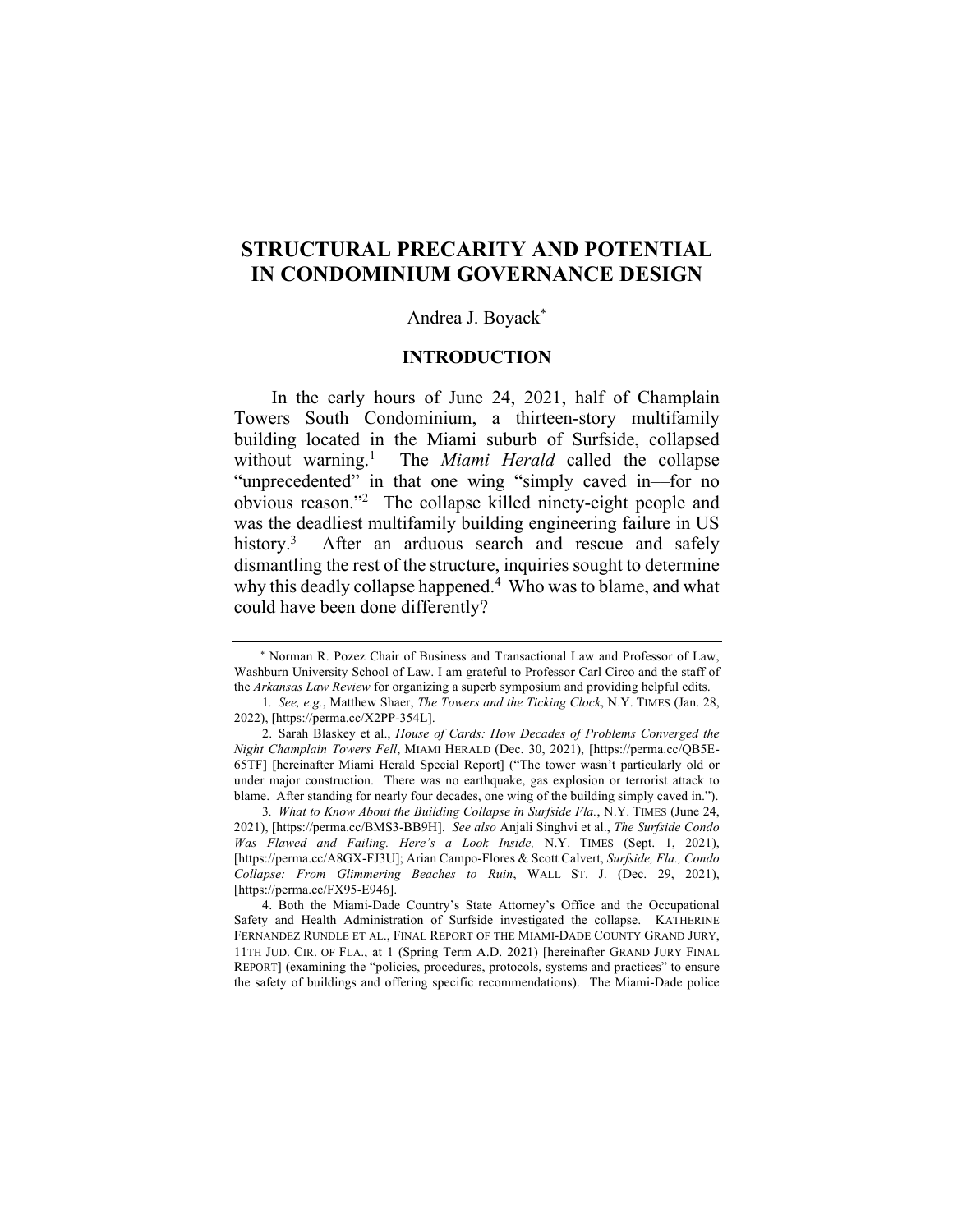Within six months of this tragedy, engineering analyses pieced together a picture of a building with hidden, fatal vulnerabilities.<sup>5</sup> Engineering experts concluded that the condominium's building design was flawed from the start.<sup>6</sup> The project was built by inexperienced developers using an architect who had his license suspended for "gross incompetence."7 Dangers created by design vulnerabilities were compounded by shoddy construction in terms of materials and methods.<sup>8</sup> Drainage and waterproofing were completely inadequate.<sup>9</sup> A

started a homicide investigation related to the collapse, and the Town of Surfside hired a forensic investigator to do a thorough analysis of the disaster. Phil Prazan, *Surfside Hired Him to Investigate Condo Collapse. Here's How He'll Do It*, NBC MIAMI (July 2, 2021), [https://perma.cc/3FG2-XLB4]. Champlain Towers South unit owners have filed multiple class-action lawsuits against the condo association. The National Institute of Standards and Technology (NIST) within the United States Department of Commerce also investigated the cause of the collapse. *NIST Establishes Expert Team to Investigate the Champlain Towers South Collapse*, NAT'L INST. STANDARDS & TECH. (Aug. 25, 2021), [https://perma.cc/NSM6-2Q5U].

<sup>5</sup>*. See, e.g.*, Gina Harkins, *What You Need to Know About the Florida Condo Collapse as the Search for Survivors Continues and Probe Begins*, WASH. POST (July 10, 2021), [https://perma.cc/G6DU-R9LL]; *Miami building collapse: What could have caused it?*, BBC NEWS (July 1, 2021), [https://perma.cc/9PYU-RH3Y]; James Glanz et al., *Condo Wreckage Hints at First Signs of Possible Construction Flaw*, N.Y. TIMES (July 3, 2021), [https://perma.cc/KQ3T-XKKX].

<sup>6.</sup> Professor Dawn Lehman analyzed building plans and used computer models to identify structural problems in the building, isolating the causes of the collapse and whether the collapse was caused by inherent design and structural flaws or due to insufficient maintenance. Miami Herald Special Report, *supra* note 2.

<sup>7.</sup> Engineers reviewing the plans for Champlain Towers South warned of "design flaws" and "strength differences" between various structural components, as well as building code violations. *Id.* "The wing of the tower that survived the collapse was held up by robust 24-by-24-inch columns. Building plans show the rest of the columns in the structure were less than half that size. Columns in the pool deck were the smallest. And even the slightly bigger columns under the part of the tower that collapsed were too small to safely accommodate all of the necessary steel reinforcement, violating building code requirements at the time." *Id.*

<sup>8.</sup> Sara Blaskey et al., *Contractor for Fallen Surfside Condo Later Lost License Amid Fraud, Negligence Claims*, MIAMI HERALD (Jan. 25, 2022), [https://perma.cc/V54R-MB6R]; Shaer, *supra* note 1. Their project had many personnel problems: two of the project's general contractors resigned mid-build, and the structural engineer overseeing construction had previously built a parking garage that had immediately collapsed. Miami Herald Special Report, *supra* note 2. It also seems that the plans were not adequately carried out in the Champlain Towers South project. For example, some of the support beams that were planned for the garage were omitted or spaced farther apart during construction in order to maximize parking space, and the columns were too narrow. *Id.* 

<sup>9.</sup> The report by Morabito Consulting in 2018 warned that water had damaged the concrete slab and the damage urgently needed to be repaired. *See infra* note 14.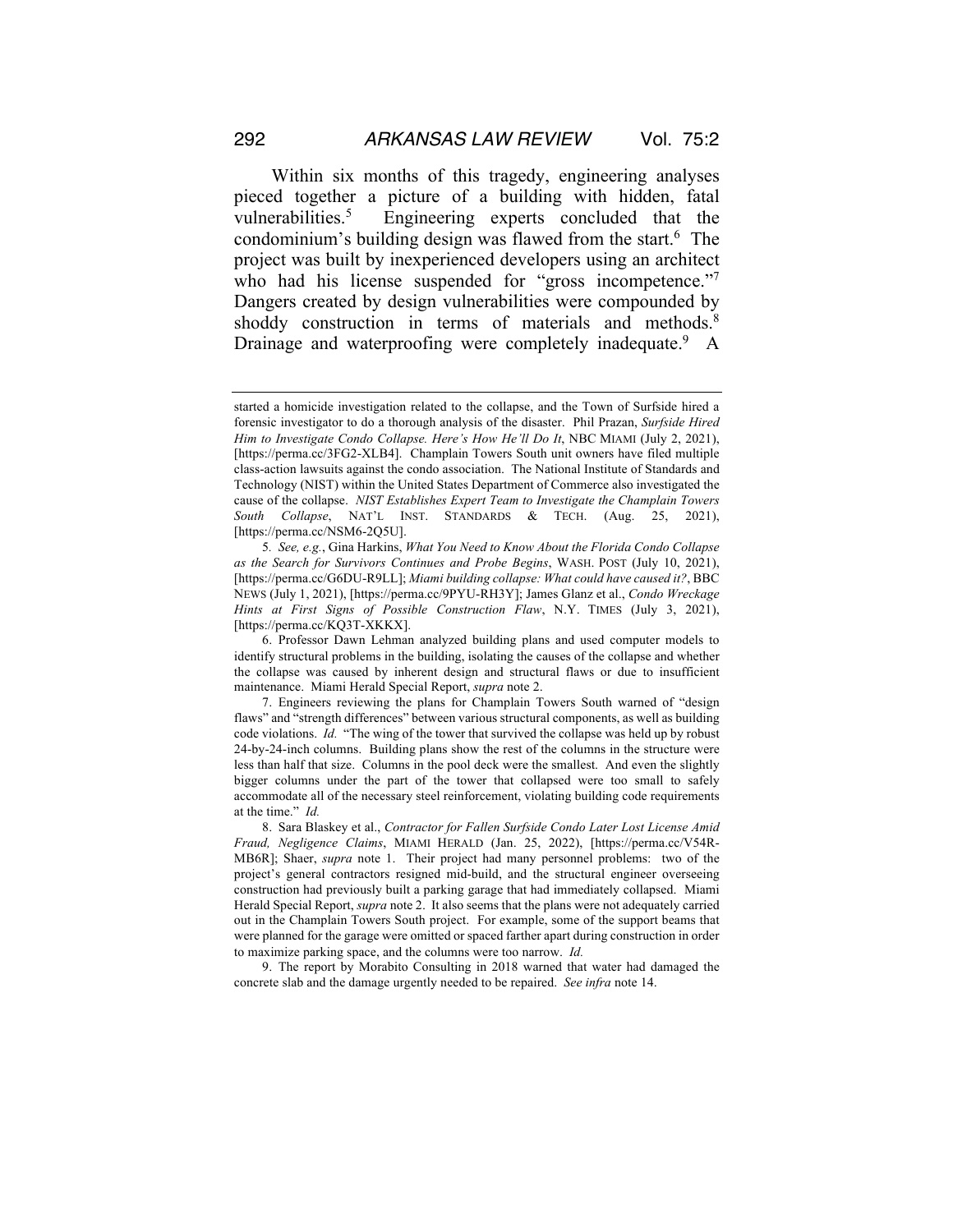neighboring development may have weakened the condominium's perimeter wall.<sup>10</sup> The engineering post mortem analysis concluded: "This building was so overstressed for so long it's amazing it stood as long as it did."<sup>11</sup>

The final straw that broke the back of Champlain Towers South was the failure to make necessary structural repairs. For decades, the condominium board had opted for superficial measures that masked the underlying vulnerabilities or even exacerbated them.12 Members of Champlain Towers South Condominium learned the extent of their building's underlying and worsening structural problems in 2018 when the board commissioned an engineering study to comply with Miami's multifamily recertification requirements.<sup>13</sup> The engineering study identified several critically necessary repairs and warned that "[f]ailure to replace the waterproofing in the near future will cause the extent of the concrete deterioration to expand exponentially."<sup>14</sup>

13. Although Florida state law does not require any reinspection of multifamily buildings, Miami-Dade's County Code requires that multifamily buildings be reinspected every forty years and recertified as structurally sound. MIAMI-DADE COUNTY CODE § 8- 11(f)(ii)(1) (2001), [https://perma.cc/X2SS-YN3C] (last visited April 17, 2022); *see also Building Safety Program*, BROWARD.ORG, [https://perma.cc/KRT4-JU72] (last visited Apr. 17, 2022) (Broward County building safety program modeled after Miami-Dade County's). Champlain Towers South was turning forty in December 2021, and the governing board of the condominium commissioned an engineering inspection in 2018 and was "in the process of securing compliance" with the recertification requirement. GRAND JURY FINAL REPORT, *supra* note 4, at 2; *see also* MIAMI-DADE CNTY. DEP'T OF REGUL. & ECON. RES., NOTICE OF REQUIRED RECERTIFICATION OF 40 YEAR OLD BUILDING(S), [https://perma.cc/FW6V-G2Z5] (listing the recertification form required by the Miami-Dade County Code).

14. MORABITO CONSULTANTS, CHAMPLAIN TOWERS SOUTH CONDOMINIUM STRUCTURAL FIELD SURVEY REPORT 1, 7 (Oct. 8, 2018), [https://perma.cc/QL4F-SEJG] (hereinafter MORABITO REPORT). Engineers compiling the report examined 68 of the condominium's 136 units and the building's roof, exterior facade, parking garage, pool deck,

<sup>10.</sup> Shaer, *supra* note 1.

<sup>11.</sup> Miami Herald Special Report, *supra* note 2.

<sup>12</sup>*. See id.* For example, board-authorized repairs of the cracking pool deck, focused on appearance rather than structural soundness, paving over damage rather than excavating the vulnerable slab, and each new layer added to the stress on the structure, pressing down on inadequate supports and putting lateral strain on the structural perimeter wall. *Id.* The condominium's waterproofing and drainage problems had been exacerbated by leaking planters and invasive plants. The condominium Board ultimately removed eight palm trees from the pool area after realizing that their roots had been penetrating and weakening both concrete and drains for two decades. *Id.*; *see also* Konrad Putzier et al., *Behind the Florida Condo Collapse: Rampant Corner-Cutting*, WALL ST. J. (Aug. 24, 2021, 1:36 PM), [https://perma.cc/86R7-RQRT].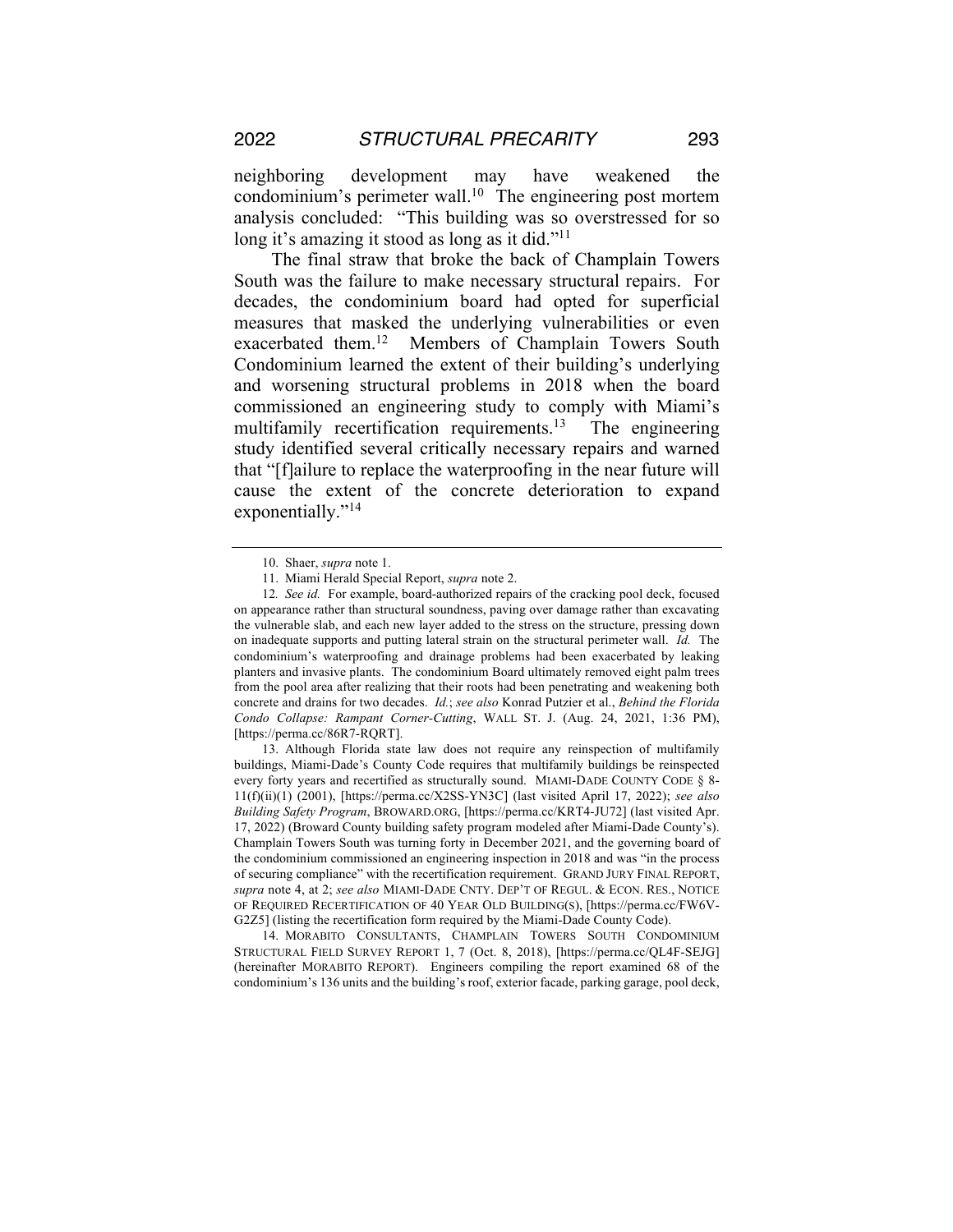After the 2018 report, the board planned for remediation of the issues raised, but many members of the condominium balked when they learned that these repairs would cost over \$9 million, an estimate that later ballooned to  $$15$  million.<sup>15</sup> Minutes of board meetings over the three years prior to the building's collapse show that repeated attempts to approve a special assessment to pay for repairs were stymied by disagreements about getting the work done and, particularly, paying for it.<sup>16</sup> A vocal contingent of owners resisted the repair effort, and members of the Board resigned in protest.<sup>17</sup> The necessary work was delayed for months and years until, one night, damaged rebar inside the concrete structure fractured, thereby destabilizing the tower and causing it to collapse in on itself "like a folding card table."18

Champlain Towers South suffered from design faults that created structural vulnerabilities as well as insufficient maintenance that exacerbated them, but the building's ownership and governance design may have also contributed to the deadly effects of its structural failings. Champlain Towers South was a condominium, a legal ownership construction that theoretically encourages and enables adequate building construction and maintenance.19 In addition to asking engineering questions about the building's physical structure, an analysis of the tragedy also requires asking legal questions regarding the condominium's governance design. Structuring the building's ownership as a

and common areas to determine what "structural issues . . . require[d] repair and/or remediation in the immediate and near future." It found that "waterproofing is beyond it [sic] useful life and therefore must . . . be completely removed and replaced." *Id.* 

<sup>15.</sup> Shaer, *supra* note 1; Campo-Flores & Calvert, *supra* note 3.

<sup>16.</sup> Russell Lewis, *Months Before Florida Condo Collapsed, Residents and the Board Sparred Over Repairs*, NPR (July 2, 2021, 5:00 AM), [https://perma.cc/56ST-BXSF]. An association PowerPoint presentation to residents from November 2020 "alluded to the contentious debates among owners" related to paying for necessary repairs: "Complaining Or Shouting At Each Other Doesn't Work! . . ." said one side. *Id.*; Casey Tolan et al., *A 2020 Report Found Surfside Condo Lacked Funds for Necessary Repairs. One Expert Called it a 'Wake-up Call'*, CNN, [https://perma.cc/Y6VW-FAJP] (last updated July 8, 2021, 8:52 PM).

<sup>17.</sup> Campo-Flores & Calvert, *supra* note 3; Beth Reinhard et al., *Majority of Florida Condo Board Quit in 2019 as Squabbling Residents Dragged out Plans for Repairs*, WASH. POST (June 30, 2021, 4:57 PM), [https://perma.cc/CSM6-8K5U].

<sup>18.</sup> Miami Herald Special Report, *supra* note 2.

<sup>19</sup>*. See infra* Part I.A-C.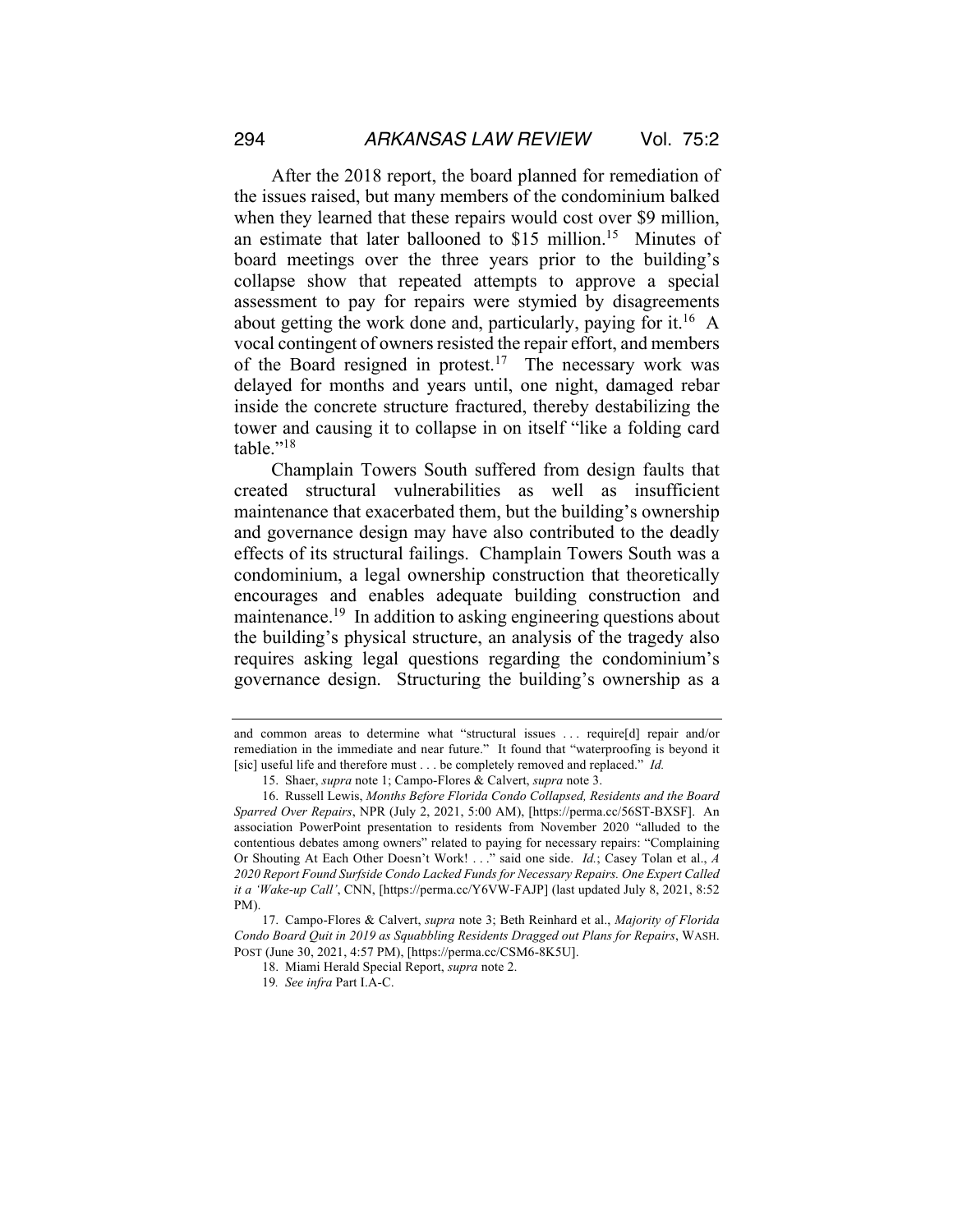condominium ultimately failed to ensure quality construction and upkeep, and condominium governance may also have inhibited remediation of the building's structural vulnerabilities.

This Article examines a condominium's legal structure in the context of ensuring construction and upkeep quality in a multifamily building and explores possible systemic improvements. Part I considers three latent vulnerabilities inherent in the condominium governance structure: (1) overprotection of developers; (2) unwillingness of members to ensure optimal upkeep; and (3) association financial precarity. Part II critiques some suggested legal responses to the Surfside disaster and discusses the swift and dramatic impacts on condominium governance caused by changed underwriting requirements of Fannie Mae and Freddie Mac. Finally, this Article concludes by calling for more effective stabilization of condominium governance to remediate its inherent structural weaknesses.

#### **I. PRECARITY OF CONDOMINIUM GOVERNANCE DESIGN**

A condominium is a creature of statute, a legal ownership structure that enables individuals to hold title to a box of space in fee simple absolute.20 In a condominium, each owner holds individual title to their unit, and all owners share ownership of the common elements as tenants in common.<sup>21</sup> Common elements include everything that cannot be divided up, including the roof, walls, lobby, halls, elevators, parking, building structures and systems, fixtures, and all community amenities.<sup>22</sup> All unit owners

<sup>20.</sup> Every state has adopted a condominium-enabling statute. Several such statutes are modeled on the Uniform Common Interest Ownership Act ("UCIOA") which was created by combining the Uniform Condominium Act ("UCA") proposed in 1982 and 1977, respectively, by the National Conference of Commissioners on Uniform State Laws. Some states have their own comprehensive statutory regime governing condominiums and other common interest communities. *See, e.g*., Davis-Stirling Common Interest Development Act, CAL. CIVIL CODE § 4000 *et seq.* (West 2022).

<sup>21.</sup> WAYNE S. HYATT, CONDOMINIUM AND HOMEOWNER ASSOCIATION PRACTICE: COMMUNITY ASSOCIATION LAW 105, 121 (3d ed. 2000) (discussing how Boards make and collect assessments).

<sup>22</sup>*. See* Robert C. Ellickson, *Cities and Homeowner Associations*, 130 U. PA. L. REV. 1519, 1522-23 (1982) (discussing how community assessments allocate common costs among all owners).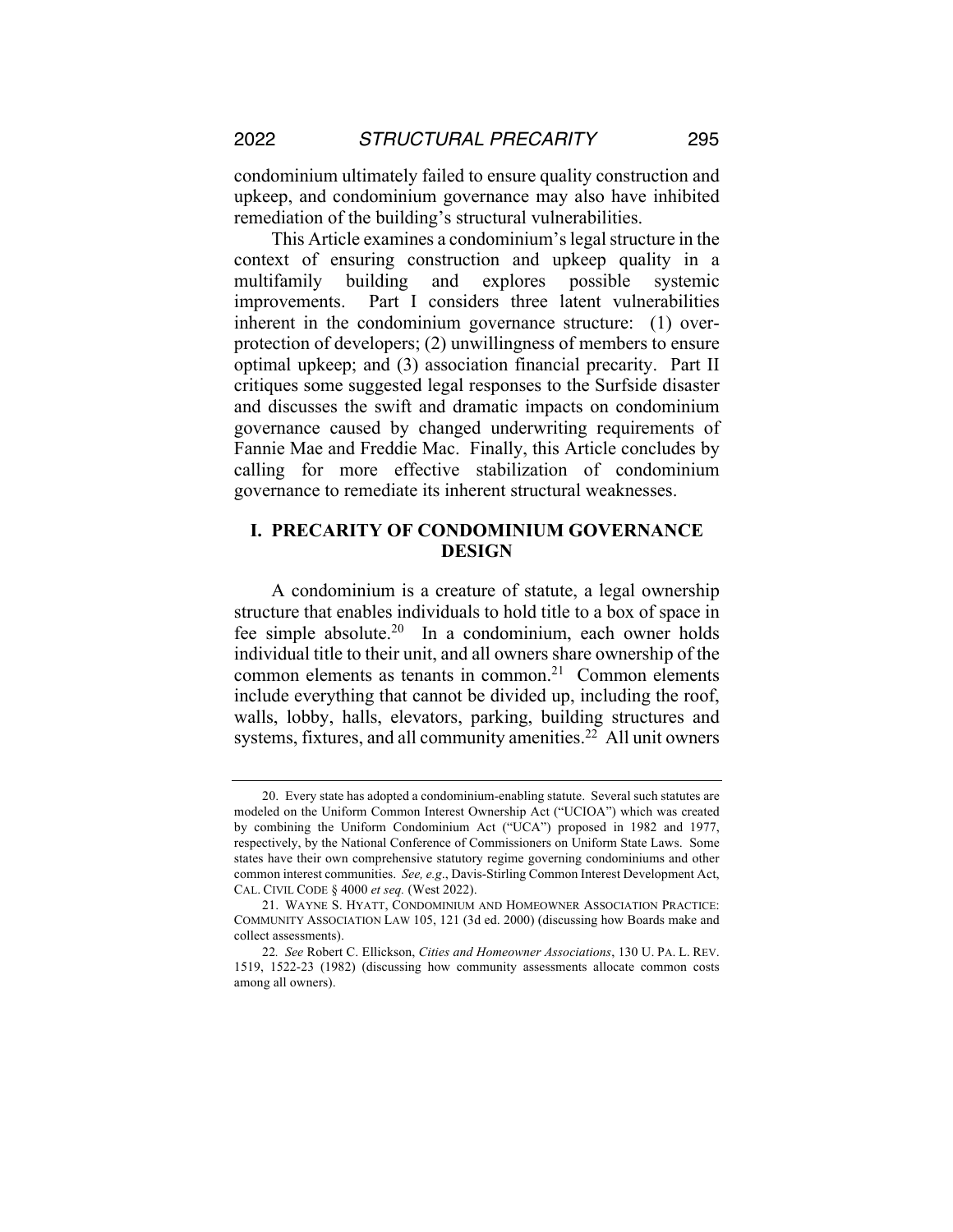are members of the condominium association, which exists to provide the governance that is essential for joint ownership, but the association does not own any property.<sup>23</sup>

The condominium ownership form makes homeownership more accessible and more affordable, particularly in urban areas.24 Condominium ownership and governance enables people to enjoy group amenities that they could not individually afford.<sup>25</sup> Generally, resources used and enjoyed in common are subject to overuse and under-maintenance because of the tendency of individuals to maximize their internalized gains and externalize their costs (the so-called "Tragedy of the Commons").26 Condominium governance is designed to solve the problems of free-riding and overuse by empowering the association to make and enforce rules regarding use and maintenance of common areas. The association funds necessary upkeep by assessing all owners whose pro rata payment obligations are backed by liens on their units.27 Collective action problems disincentivize

<sup>23.</sup> THOMAS W. MERRILL & HENRY E. SMITH, PROPERTY: PRINCIPLES AND POLICIES 1, 772 (2007) (discussing the need for some governance regime in the context of common resource management).

<sup>24.</sup> Every state adopted a condominium-enabling statute between 1961 and 1967, leading to a "tremendous condominium boom" in the decades that followed. HYATT, *supra*  note 21, at 11-12. According to the National Association of Realtors, condominiums are "one of the most attainable and affordable options for first-time homeowners, minorities, and older residents." NAT'L ASS'S OF REALTORS, *A Bipartisan Effort to Make Homeownership More Affordable*, (June 2018), [https://perma.cc/MLV4-6HUB]. *See also* Michael N. Neal & Laurie Goodman, *The Housing Market Needs More Condos. Why Are So Few Being Built?*, URBAN INST. (Jan. 31, 2022), [https://perma.cc/BHJ8-ZY8G] (presenting data proving that "[c]ondos are more affordable than single-family homes" in every major city except New York City and Philadelphia).

<sup>25.</sup> CLIFFORD TREESE ET AL., RESEARCH INST. FOR HOUS. AM., CHANGING PERSPECTIVES ON COMMUNITY ASSOCIATION MORTGAGE UNDERWRITING AND CREDIT ANALYSIS 1, 6-7 (Nov. 2001) (discussing how common upkeep allows a community to take advantage of the cost savings from economies of scale).

<sup>26.</sup> Garrett Hardin, *The Tragedy of the Commons*, 162 SCI. 1243, 1244-45 (1968).

<sup>27.</sup> HYATT, *supra* note 21, at 105, 108, 121 (identifying the authority to assess and collect payments as a defining feature of common interest communities and discussing tools available to Boards to collect assessments). *See also* Andrea J. Boyack, *Community Collateral Damage: A Question of Priorities*, 43 LOY. U. CHI. L. J. 53, 73 (2011) ("The association provides sufficient governance to solve the tragedy of the commons by controlling overuse and creating a mechanism for maintenance and shared costs, which in turn permits communities to avoid the economic downside of public goods, meaning that a neighborhood can enjoy better amenities at lower prices."). Condominium associations typically are authorized to make regular as well as special assessments, and unit owners'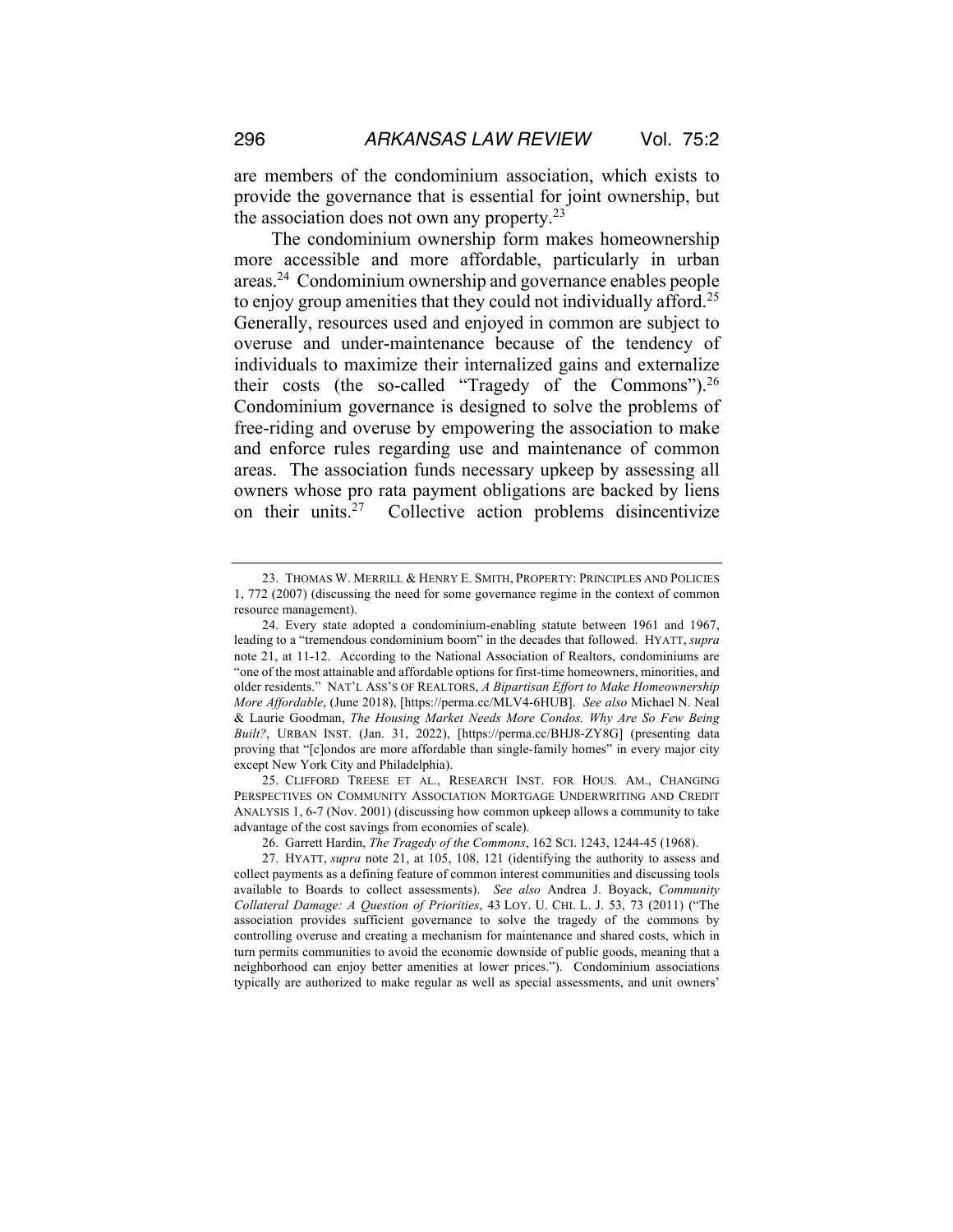individuals from acting to remediate problems that cause widespread harms, including by bringing a lawsuit against a builder for faulty construction or by repairing building flaws, but having an association simply facilitates joint action.<sup>28</sup> Condominiums have been called "little democratic [subsocieties]" that give members an economic stake and a measure of control with respect to the multifamily building in which they  $live<sup>.29</sup>$ 

Condominium governance design makes it possible for residents of a multifamily building to also be its owners.<sup>30</sup> When occupants have an economic stake in the real property they occupy, there is theoretically an incentive alignment that optimizes building quality.31 In contrast, landlords owning multifamily rental buildings may be tempted to skimp on upkeep to increase their profits because they can externalize the qualityof-life costs of disrepair.32 Condominium governance should, in theory, produce well-designed, well-constructed, and wellmaintained buildings. In reality, that is not always the case.

There are three aspects of condominium ownership design that should help avoid tragic engineering failures like the one in Surfside, but each of these aspects is undermined by hidden

obligation to pay assessments are both personal obligations and *in rem* covenants that run with the land. HYATT, *supra* note 21, at 105-09; Boyack, *supra* note 27, at 74.

<sup>28.</sup> Condominium ownership and governance functions as a built-in class action vehicle for consolidating and litigating common claims. *See* Alexandra Lahav, *Fundamental Principles for Class Action Governance*, 37 IND. L. REV. 65, 70-74 (2003) (discussing how joint action overcomes collective action problems inhibiting litigation of joint claims).

<sup>29.</sup> Hidden Harbour Ests., Inc. v. Norman, 309 So. 2d 180, 182 (Fla. Dist. Ct. App. 1975).

<sup>30.</sup> Under the common law, real property is owned in a column of space defined with respect to a two-dimensional real property mapping description that indicates a closed figure on the face of the earth. Today, every state has passed statutes that enable a threedimensionally defined ownership of space through creation of a condominium. Boyack, *supra* note 27, at 74.

<sup>31</sup>*. See* Larry L. Dildine & Fred A. Massey, *Dynamic Model of Private Incentives to Housing Maintenance,* 40 S. ECON. J. 631, 638 (1974); Marjorie Flavin & Takashi Yamashita, *Owner-Occupied Housing and the Composition of the Household Portfolio*, 92 AM. ECON. REV. 345, 345 (2002); Geoff Rose & Richard Harris, *The Three Tenures: A Case of Property Maintenance*, URBAN STUD., (July 2021), [https://perma.cc/4FTG-TVEN].

<sup>32.</sup> Adam Travis, *The Organization of Neglect: Limited Liability Companies and Housing Disinvestment*, 84 AM. SOCIO. REV. 142, 145 (2019) (noting studies showing that under certain market conditions, "the under-maintenance of rental properties represents a rational, profit-maximizing approach for landlords").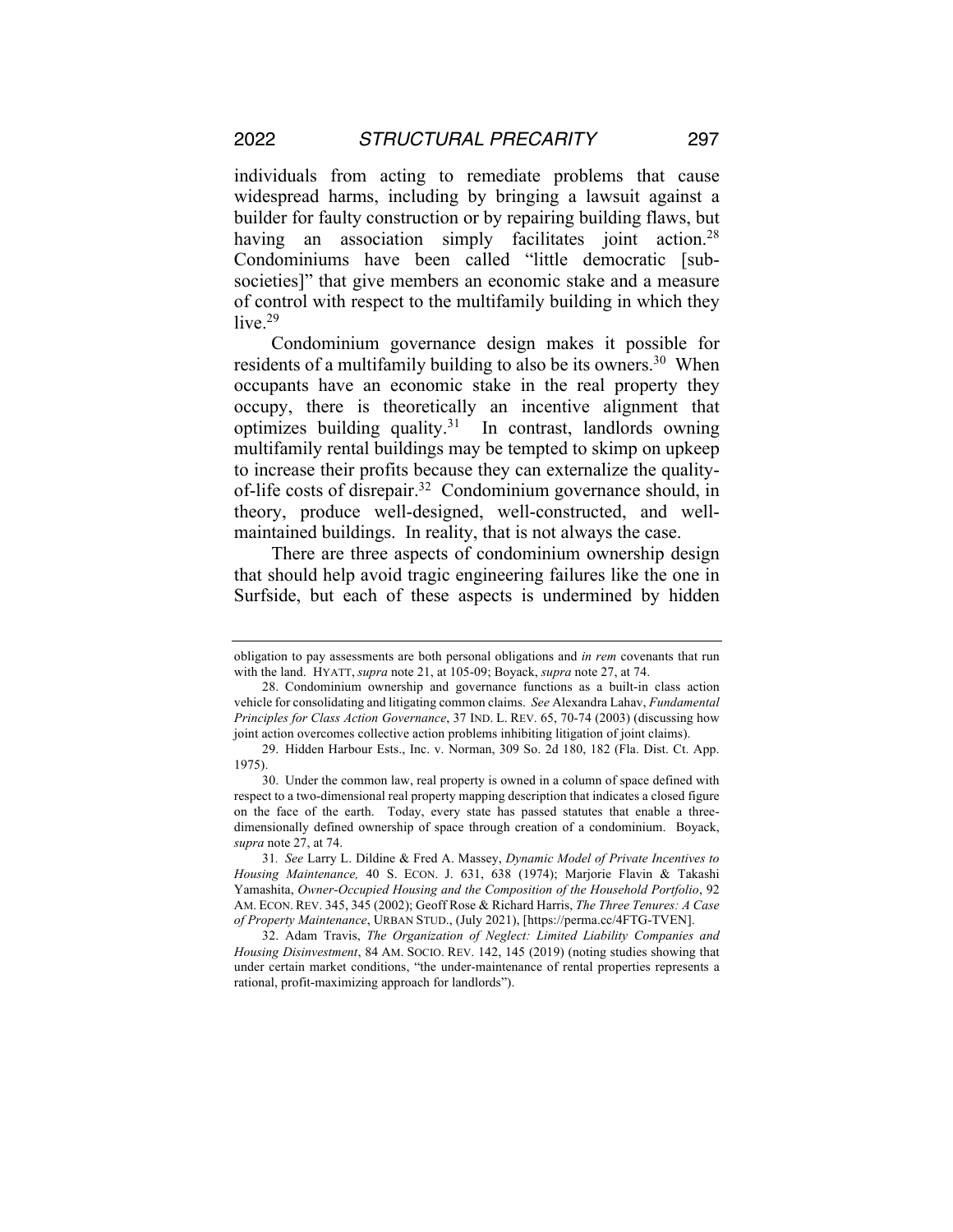weaknesses. First, a condominium creates a vehicle for joint legal action, facilitating lawsuits for faulty construction, and this should ensure builder accountability. Second, association governance solves the Tragedy of the Commons, and this should encourage the care and upkeep of a multifamily building. Finally, the ability to collect assessments from all owners expedites costspreading, and this should reduce barriers to funding common costs.

#### **A. Developer Accountability and Developer Control**

Negligent construction of a multifamily building imposes harm on all owners. A condominium association with authority to bring legal claims based on construction defects solves the associated collective action problem and makes it easier and less expensive for owners to seek legal redress.<sup>33</sup> Associations frequently bring construction lawsuits against developers, architects, and contractors more frequently than other owners.<sup>34</sup> A large number of construction claims could indicate that condominiums are more motivated and empowered to seek redress for defects, or it could indicate that condominiums are

<sup>33.</sup> A typical provision is the Texas Condominium Act which provides that the association has the power to "institute, defend, intervene in, settle, or compromise litigation or administrative proceedings in its own name on behalf of itself or two or more unit owners on matters affecting the condominium." John W. Raley & Katie McClelland, *Dealing with Multiple Owners—Condominium Construction Defect Litigation*, COOPER & SCULLY P.C. 1, 3 (Jan. 26, 2007), [https://perma.cc/N969-MHYZ]. Although in the early years of condominium development, the question of standing was sometimes contested in court, decisions have established that the association has broad authority to stand in the place of unit owners and bring a claim on their behalf. *Id.* at 3-4.Many state statutory regimes specifically preclude individual action against a developer for negligent construction in a condominium. *See, e.g.*, MASS. GEN. LAWS ch. 183(a) §10(b) (2017). In such states, courts have held that it would frustrate the statutory regime to permit individual lawsuits against the developer for faulty construction. *See, e.g.*, Cigal v. Leader Dev. Corp., 557 N.E.2d 1119, 1122-23 (Mass. 1990).

<sup>34.</sup> According to the American Insurance Association, owners in condominium developments are four times as likely to engage in construction litigation than owners of single-family homes. Raley & McClelland, *supra* note 33, at 1. For a discussion of the legal issues involved in association claims against developers, see E. Richard Kennedy & Ellen Hirsch de Haan, *Litigation Involving the Developer, Homeowners' Associations, and Lenders*, 39 REAL PROP., PROB. & TR. J. 1, 2-21 (2004).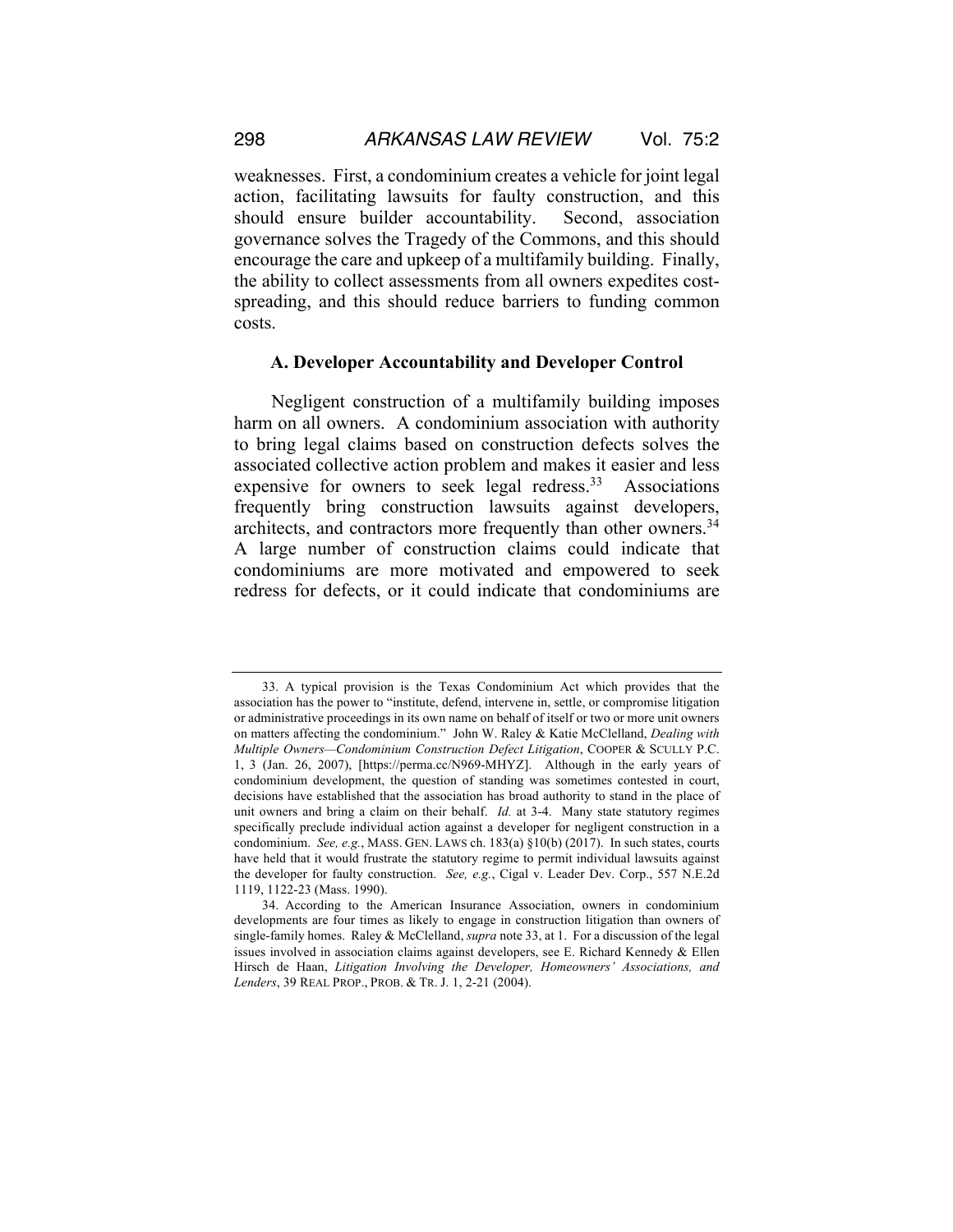more likely to engage in opportunistic scapegoating when something goes wrong in their building.<sup>35</sup>

Condominium construction litigation typically involves claims that the developer violated both express and implied warranties of construction quality as well as claims that the developer's board violated fiduciary duties during the period of developer control.<sup>36</sup> Settlements range from developer remediation to a payout of a couple million dollars.<sup>37</sup> Some construction claims result in much larger payouts. For example, the developer of a luxury oceanfront condominium in Florida recently paid \$17.5 million to settle a construction lawsuit brought by the association for flaws relating to pool joints, steam rooms, and sliding glass doors.<sup>38</sup> Construction claims pertaining to the Millennium Tower in San Francisco resulted in a \$100

<sup>35.</sup> Under most state statutes, construction claims can be brought by a condominium association any time within ten years of construction, and the risk of a construction claim being brought during that time by a condominium association is substantial and impacts developer costs. A recent study in California considered whether laws facilitating condominium construction claims reduce affordable housing in the state by raising the costs of condominium development. *See* Cynthia Kroll et al., *The Impact of Construction-Defect Litigation on Condominium Development*, 14 CAL. POL'Y. RSCH. CTR. (Oct. 2002), [https://perma.cc/CZ2J-7YQC] (considering the merits of complaints by developers and insurers that "frivolous" construction lawsuits led to higher development costs, slower pace of condominium development, and higher housing costs in California relative to other states).

<sup>36.</sup> Many construction claims raise statutory violations as well. *See generally, e.g.*, R. Douglas Rees, *Residential Construction Claims After the Advent of the Texas Residential Construction Commission*, COOPER & SCULLY, P.C. (Jan. 2006), [https://perma.cc/MG7F-NB5P] (discussing how construction claims were impacted by three Texas statutes). Construction claims seem to be particularly common types of litigation brought by condominiums against developers. *See, e.g.*, *Condominiums*, LONG & ROBINSON, L.L.C., [https://perma.cc/BAK2-SJ33] (last visited Apr. 16, 2022) (explaining that "[i]n condominiums, defective construction of common elements—including problems such as water intrusion, deficient roofing and defective windows—can lay a tremendous financial burden at the feet of the homeowners' association" and listing their representation in connection with settlement of several multi-million dollar claims brought by condominium associations against development companies).

<sup>37.</sup> A recently settled case provides a typical example. Complaint ¶¶ 16, 18, Westview Highlands Condo. Ass'n v. Westview of Berlin, L.L.C., HHD-CV18-6110534-S (Conn. Super. Ct. Sept. 7, 2018). Three years after initiating the lawsuit, the condominium and developer settled their dispute for two million dollars, but only after 20 contractors were impleaded in the case as third parties. Marianna Wharry, *Condo Association Reaches \$2M Settlement Over Construction Defects*, LAW.COM (Oct. 28, 2021), [https://perma.cc/CY55- QQ7H].

<sup>38</sup>*. Construction Defects Lawsuit Leads to \$17.5 Million Settlement for Condo Association*, BURNS & WILCOX (May 26, 2021), [https://perma.cc/D3F3-TNMC].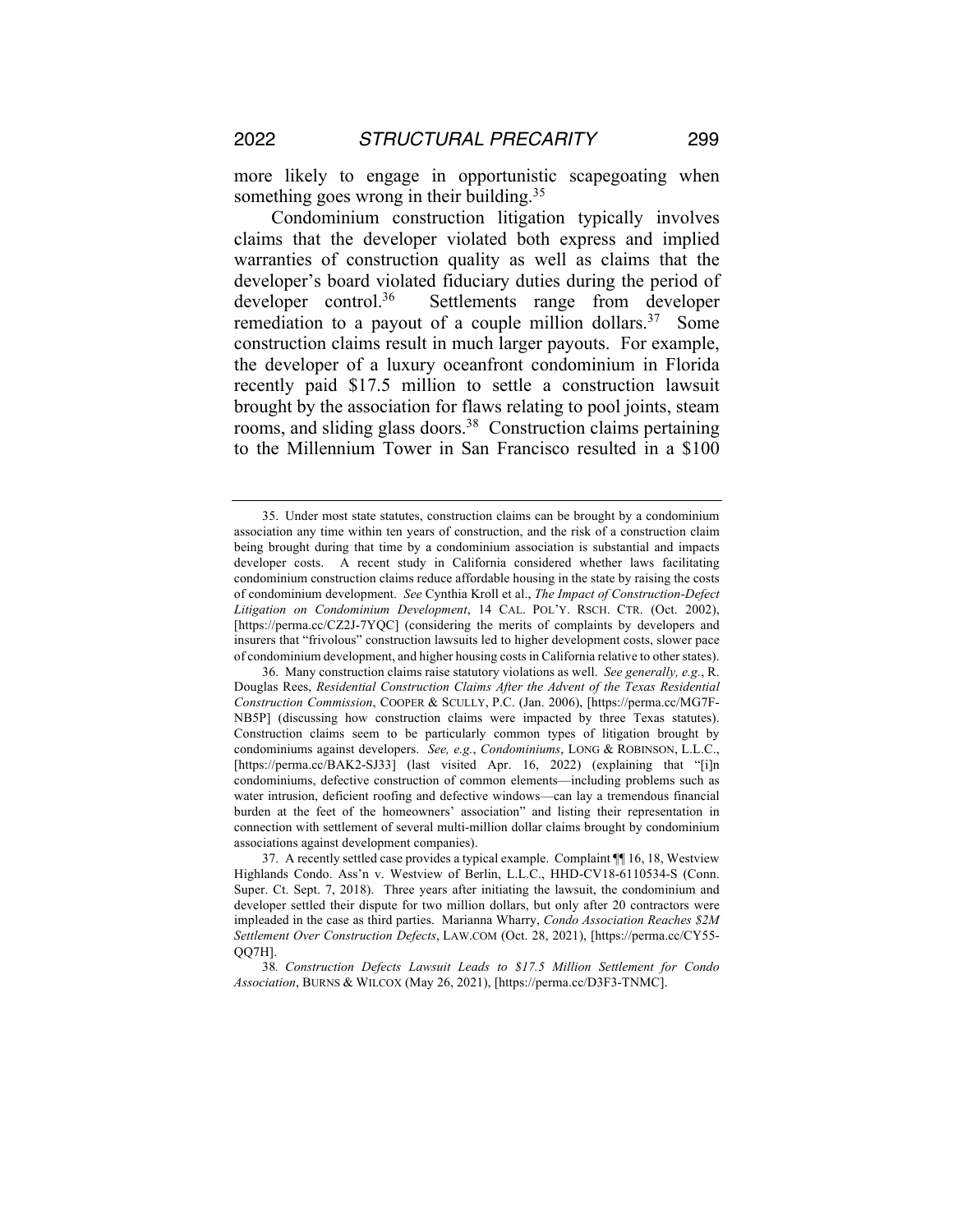million developer remediation funded, in part, by the Transbay Joint Powers Authority. <sup>39</sup>

Statutes, procedural requirements, and governing documents may limit a board's ability to seek redress from developers for faulty construction. For example, in New York, condominiums are typically developed by a single-purpose entity that divests itself of all assets by selling the condominium units. Until November 2020, New York caselaw barred recovery by condominium associations against the development entity's beneficial owners unless the unit owners can prove that a fiduciary relationship existed between themselves and those investors.40 This requirement effectively denied condominium owners legal redress for faulty construction once all units were sold.<sup>41</sup> Statutes commonly require owners (including condominium associations) to provide developers with the substance of a complaint and a chance to remedy the problem before a lawsuit can be filed.<sup>42</sup> And, of course, statutes of limitation and developer bankruptcy can prevent recovery for negligent construction.

Several condominium statutes permit the developer to modify default dispute resolution parameters by provisions in condominium governing documents and/or purchase agreements in order to limit who can bring what claims in what forum.<sup>43</sup> For

<sup>39.</sup> Jay Barmann, *Millennium Tower May Be Sinking Faster Due to Digging That's Part of Effort to Stop It Sinking*, SFIST (Sept. 1, 2021), [https://perma.cc/K7RC-AULC].

<sup>40.</sup> Sutton Apartments Corp. v Bradhurst 100 Dev. L.L.C., 968 N.Y.S.2d 483, 485-86 (N.Y. App. Div. 2013) (holding that construction claims against investors holding the beneficial ownership of a developer would be dismissed as a matter of law unless there was a fiduciary relationship between the plaintiffs and the investors).

<sup>41.</sup> A New York court remedied this problem in Bd. of Managers of  $Be@$ William Condo. v. 90 William St. Dev. Grp. LLC, 135 N.Y.S.3d 360, 362 (App. Div. 2020). The 2020 ruling also made it possible for associations with previously dismissed lawsuits to recommence their actions against the beneficial owners of defunct developer entities. *See*  Bill Morris, *Condo Owners Win Lawsuit Over Construction Defects*, HABITAT: BRICKS & BUCKS (Nov. 11, 2020), [https://perma.cc/A68D-3MTS].

<sup>42</sup>*. See* Alice M. Noble-Allgire, *Notice and Opportunity to Repair Construction Defects: An Imperfect Response to the Perfect Storm*, 43 REAL PROP., TR & EST. L.J. 729, 748, 779-80 (2009) (discussing the proliferation and impact of NOR statutes and arguing that a more complex, complete, and uniform approach to construction claims would be a preferable approach).

<sup>43</sup>*.* See Ron Holmes, *Stop the Lawsuits: Condominium Construction Defect Litigation*, THE HOLMES FIRM PC (Nov. 26, 2019), [https://perma.cc/9SNL-G7PL], for a discussion of early neutral evaluation.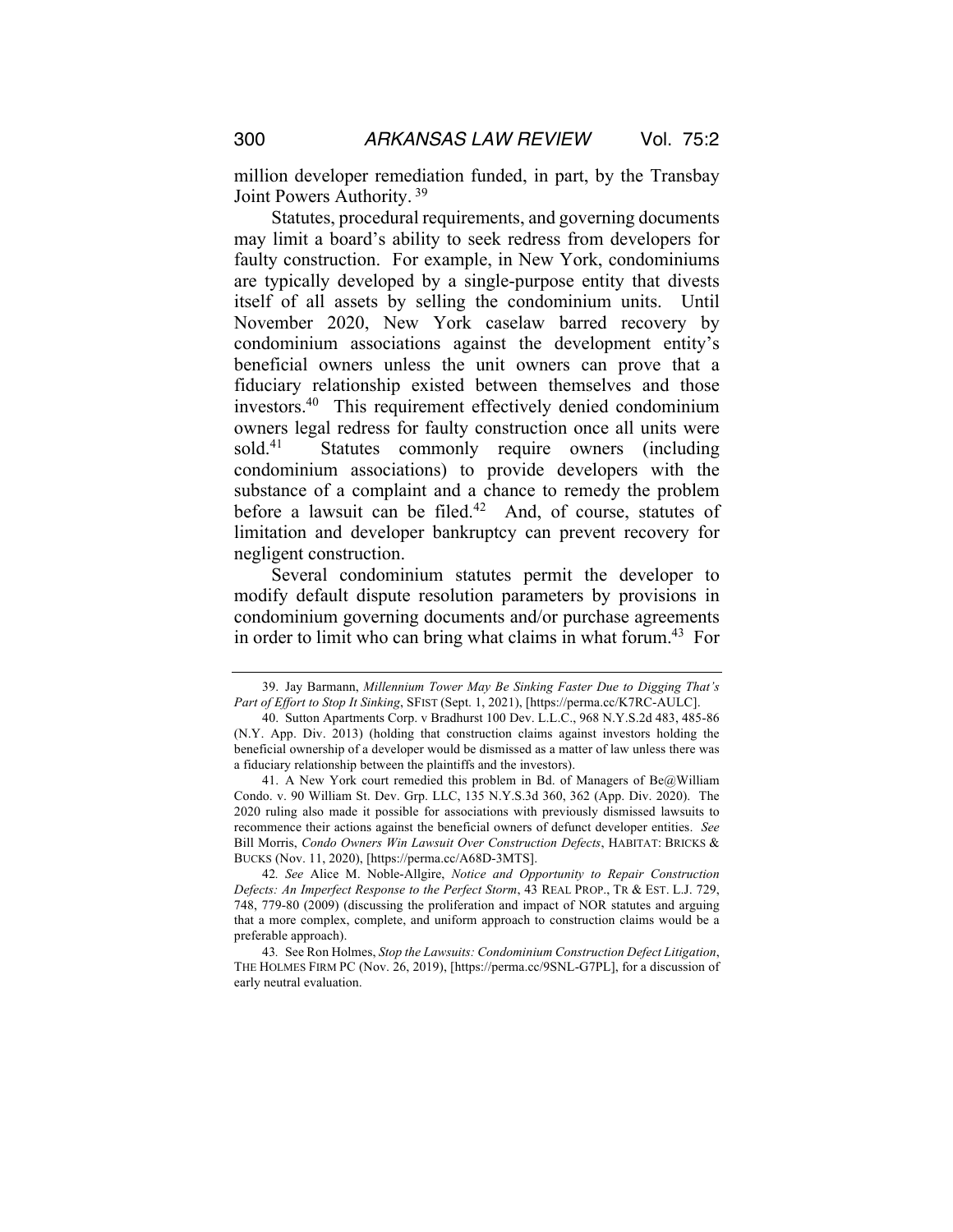example, purchase agreements can include a buyer's waiver of jury trial, or condominium documents can mandate mediation or arbitration in lieu of construction litigation.<sup>44</sup> One strategy that developers sometimes employ is to require an "early neutral evaluation" by an impartial expert who will analyze the alleged defect and determine a proper remedy.45

In addition to limitations on the association's legal ability to seek redress for construction defects, initial developer control of the association creates practical barriers to accountability. In a condominium, the developer initially holds title to all units and accordingly controls the association.46 Developer control typically persists throughout the period of development, until a supermajority of units is sold.<sup>47</sup> During the Developer Control Period, the developer dominates voting and controls the association's board, including its actions on behalf of owners as well as management decisions regarding budget, maintenance, and repair. The developer is constrained by fiduciary duties because the board of the association acts in a fiduciary capacity for all owners and must operate and manage the condominium in good faith.48

In retrospect, the condominium ownership structure of Champlain Tower South does not appear to have adequately restrained the developer's temptation to cut corners. This may be in part because bringing a claim requires awareness of construction defects, and many of the problems in Champlain Tower South were latent for decades. When a condominium association does not resolve building structural problems by obtaining remediation from the developer, then the responsibility of mitigating such problems falls to the owners themselves.

<sup>44</sup>*. See* Eva Lauer, *Arbitration and Mediation in Condominium Law*, LAUER LAW, P.A., [https://perma.cc/ALS2-W48G] (last visited Apr. 14, 2022).

<sup>45</sup>*. See, e.g.*, Holmes, *supra* note 43; *see also* Mosaic Residential N. Condo. Ass' n v. 5925 Almeda N. Tower, L.P., No. 01-16-00414-CV, 2018 WL 5070728, at \*8 (Tex. App. Oct. 18, 2018) (adopting this interpretation).

<sup>46</sup>*. See* WAYNE S. HYATT & SUSAN F. FRENCH, COMMUNITY ASSOCIATION LAW: CASES AND MATERIALS ON COMMON INTEREST COMMUNITIES 607, 622 (2d ed. 2008) (discussing the developer's initial control of a common interest community and when and how control is transferred to unit owners).

<sup>47</sup>*. Id.* 

<sup>48</sup>*. See* HYATT, *supra* note 21, at 128 (explaining the Business Judgment Rule in judicial oversight of Board actions).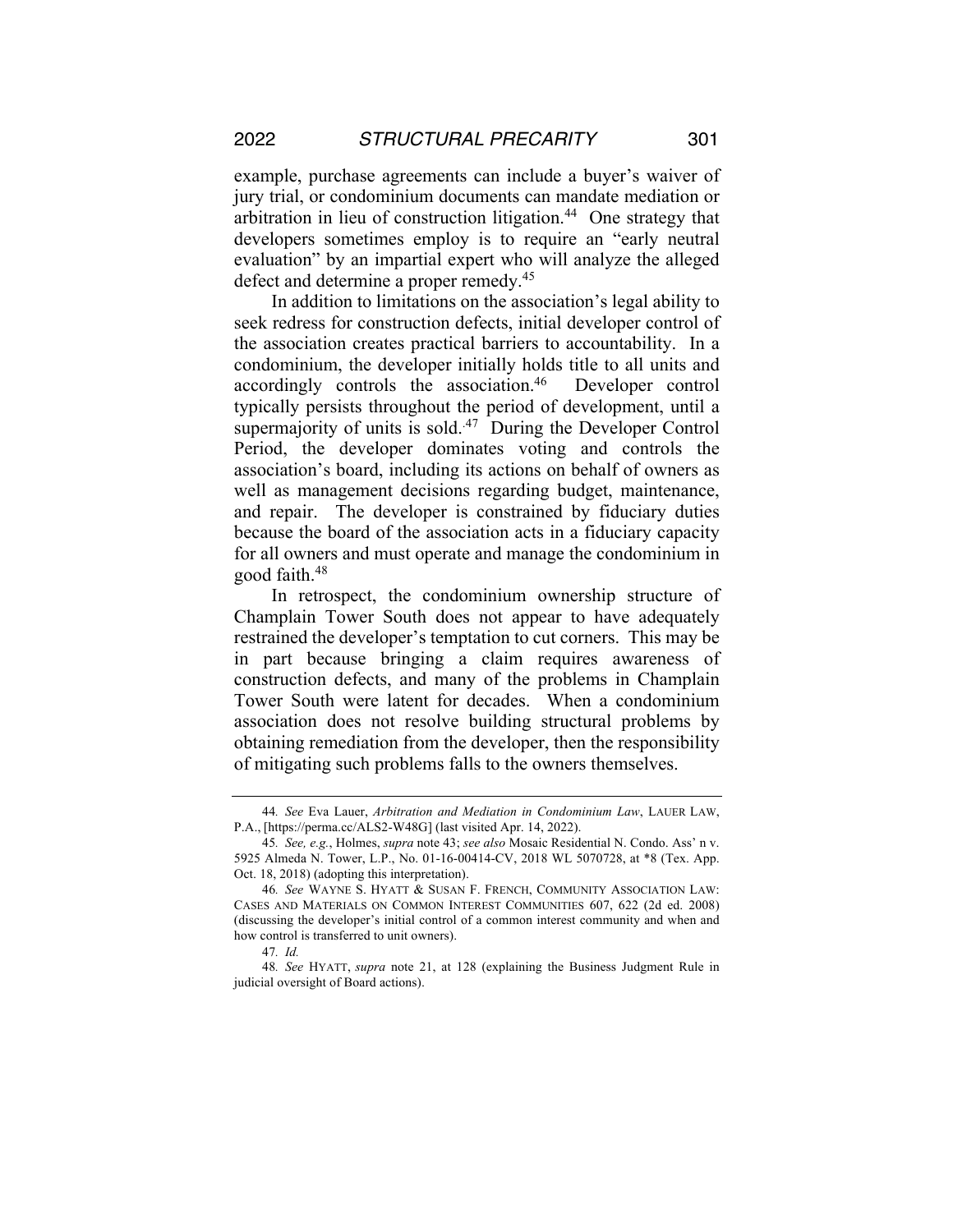#### **B. Practical Barriers to Condominium Upkeep**

Some landlords defer required maintenance in multifamily rental buildings to boost their profits while letting tenants bear the costs of living in unsafe homes.<sup>49</sup> For example, landlord maintenance cost-cutting has led to fatal fires, as recently as 2021 and 2022 in Chicago, Philadelphia, and New York.<sup>50</sup> Historically and today, tenants frequently complain of uninhabitable conditions in multifamily rental buildings, particularly those that charge lower rents.<sup>51</sup> Unless a landlord can make money by increasing rents to offset maintenance costs, landlords have the economic incentive to delay building repairs and updates.

One of the benefits of owning rather than renting a unit in a multifamily building is that the unit owner can theoretically ensure the quality of their home. Owners occupying the unit directly enjoy the benefits of maintenance and upkeep.<sup>52</sup> Maintenance economically benefits all owners (resident or not) by preserving their equity investment.<sup>53</sup> Theoretically, owner

<sup>49.</sup> MATTHEW DESMOND, EVICTED: POVERTY AND PROFIT IN THE AMERICAN CITY, 64-79 (2016).

<sup>50</sup>*. See, e.g.*, Madison Hopkins & Cecilia Reyes, *42 Fires, 61 Deaths: A Story of Failed City Oversight*, BETTER GOV'T ASS'N (Apr. 23, 2021, 6:00 AM), [https://perma.cc/6EPZ-VTJG]; Sophie Kasakove et al., *18 People, a Deadly Fire: For Some, Crowded Housing Is Not a Choice*, N.Y. TIMES (Jan. 8, 2022), [https://perma.cc/P4Q9-U92W]; Ashley Southall et al., *19 Killed in New York City's Deadliest Fire in Decades*, N.Y. TIMES (Jan. 11, 2022), [https://perma.cc/9DHG-MCU5].

<sup>51.</sup> The famous case of *Javins v. First Nat'l Realty Corp.* involved uninhabitable conditions in a large multifamily project in Washington, DC. 428 F.2d 1071, 1072 (1970). The dangers created by poor landlord maintenance of rental housing contributed to the creation of judicial and statutory implied warranties of habitability in every state. Paula A. Franzese et al., *The Implied Warranty of Habitability Lives: Making Real the Promise of Landlord-Tenant Reform*, 69 RUTGERS U. L. REV. 1, 3, 10, 11 (2016); *see also* David A. Super, *The Rise and Fall of the Implied Warranty of Habitability*, 99 CALIF. L. REV. 389, 389 (2011).

<sup>52</sup>*. Compare* Rose & Harris, *supra* note 31, at 2 ("It stands to reason that owneroccupiers would maintain their properties better than absentee landlords . . . ."), *with* Laurie S. Goodman & Christopher Mayer, *Homeownership and the American Dream*, 32 J. OF ECON. PERSPS. 31, 50 (2018) ("[R]enters are unlikely to maintain a property as well as its owner would.").

<sup>53.</sup> When buildings are more highly leveraged, so that less of an owner's capital is invested in the real estate, maintenance levels appear to decline. Lee Seltzer, *The Effects of Leverage on Investments in Maintenance: Evidence from Apartments*, *in* FEDERAL RESERVE BANK OF NEW YORK STAFF REPORTS, NO. 1000 1, 1 (Dec. 2021). Owners, particularly those in high-rise buildings, must fund consistent maintenance in order to preserve the value of their investment. *See* Rachelle Alterman, *The Maintenance of Residential Towers in*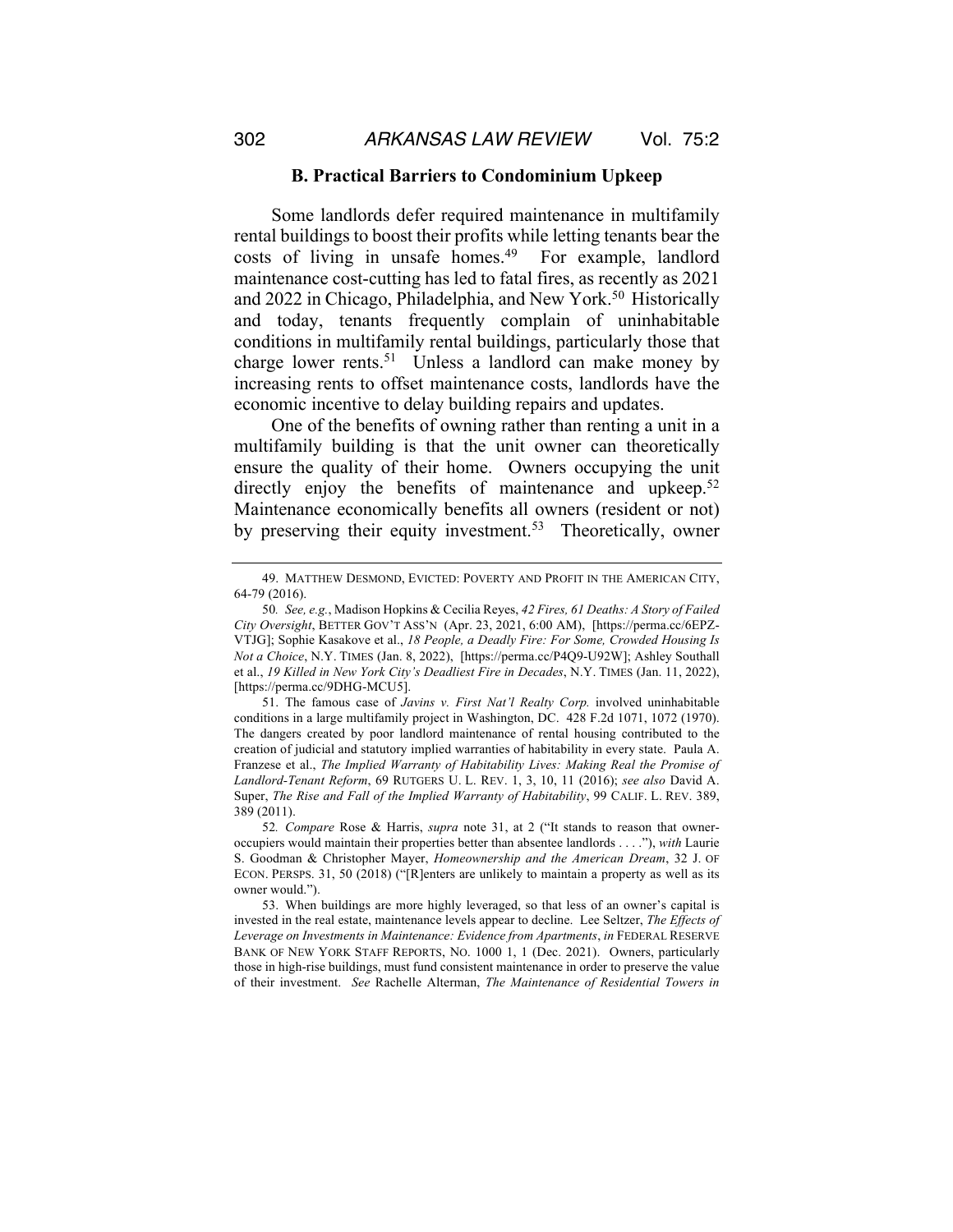occupants should be more willing to expend money to maintain and repair the building in which they live in and represents perhaps their largest capital asset. On the other hand, lack of knowledge and buy-in from owners and board members can obstruct efforts to undertake expensive repairs. Condominium owners—including those elected to serve on the association's board—are rarely sophisticated real estate businesspeople and may not appreciate the need for and impact of maintenance. Unit owners accustomed to renting may incorrectly presume that significant building repair costs are not theirs to pay.<sup>54</sup> Even though associations typically employ expert managers and repair professionals to perform maintenance, it is up to the board and, in some cases, the association membership at large, to approve such expenditures.<sup>55</sup> Condominium owner inexperience and lack of understanding can inhibit necessary repairs.<sup>56</sup>

Condominium boards are legally required to maintain common property, with costs allocated among the members.<sup>57</sup> In a condominium, decision-making is by committee. Although democratic decision-making gives stakeholders a voice, it is inefficient, complicated, and time-consuming.<sup>58</sup> Board members

55. HYATT, *supra* note 21, at 116 ("Often, special assessments require homeowner approval and greater homeowner involvement than annual assessments."); s*ee also, e.g.*, Azar v. Old Willow Falls Condo. Ass'n, 593 N.E.2d 583 (Ill. App. Ct. 1992) (Illinois' Condominium Act requires two-thirds of the unit owners to approve any special assessment).

56*. See, e.g.*, CMTY. ASS'N RESEARCH FOUND., BREAKING POINT: EXAMINING AGING INFRASTRUCTURE IN COMMUNITY ASSOCIATIONS 5 (2020), [https://perma.cc/97TT-Y6DK] ("Survey respondents found that homeowners and residents were more receptive and supportive of major infrastructure repairs when they were given the opportunity to learn in advance—about the scope and costs of the project from experts, like the engineers and contractors who had specific knowledge of the damage and how to fix it.").

58. Jeffrey L. Kerr & Vincent F. Caimano, *The Limits of Organizational Democracy*, ACAD. MGMT. EXEC. 81, 85, 93 (2004); Li Hao & Wing Suen, *Viewpoint: Decision-Making in Committees*, 42 CAN. J. ECON. 359, 384 (2009).

*Condominium Tenure: A Comparative Analysis of Two Extremes - Israel and Florida*, *in* MULTI-OWNED HOUSING LAW, POWER AND PRACTICE 127, 128, 142 (Sarah Blandy et al. eds., 2010). Landlords have a similar incentive to maintain to preserve their investment*. See*  Dean H. Gatzloff et al., *Cross-Tenure Differences in Home Maintenance and Appreciation*, 74 LAND ECONS. 328, 328, 341 (1998) (finding only weak evidence supporting the hypothesis that owner-occupied homes appreciate at a faster rate than rented homes).

<sup>54.</sup> Ross Levin, *Levin: People Underestimate the Cost of Owning a Home vs. Renting One*, STAR TRIBUNE (Sep. 11, 2021, 8:00 AM), [https://perma.cc/68MX-Q284]; Arian Campo-Flores, *Florida is Set to Pass Stricter Condo Rules After Surfside Collapse*, WALL ST. J. (Mar. 5, 2022, 9:00 AM), [https://perma.cc/B4ML-5TSG].

<sup>57.</sup> HYATT, *supra* note 21, at 43.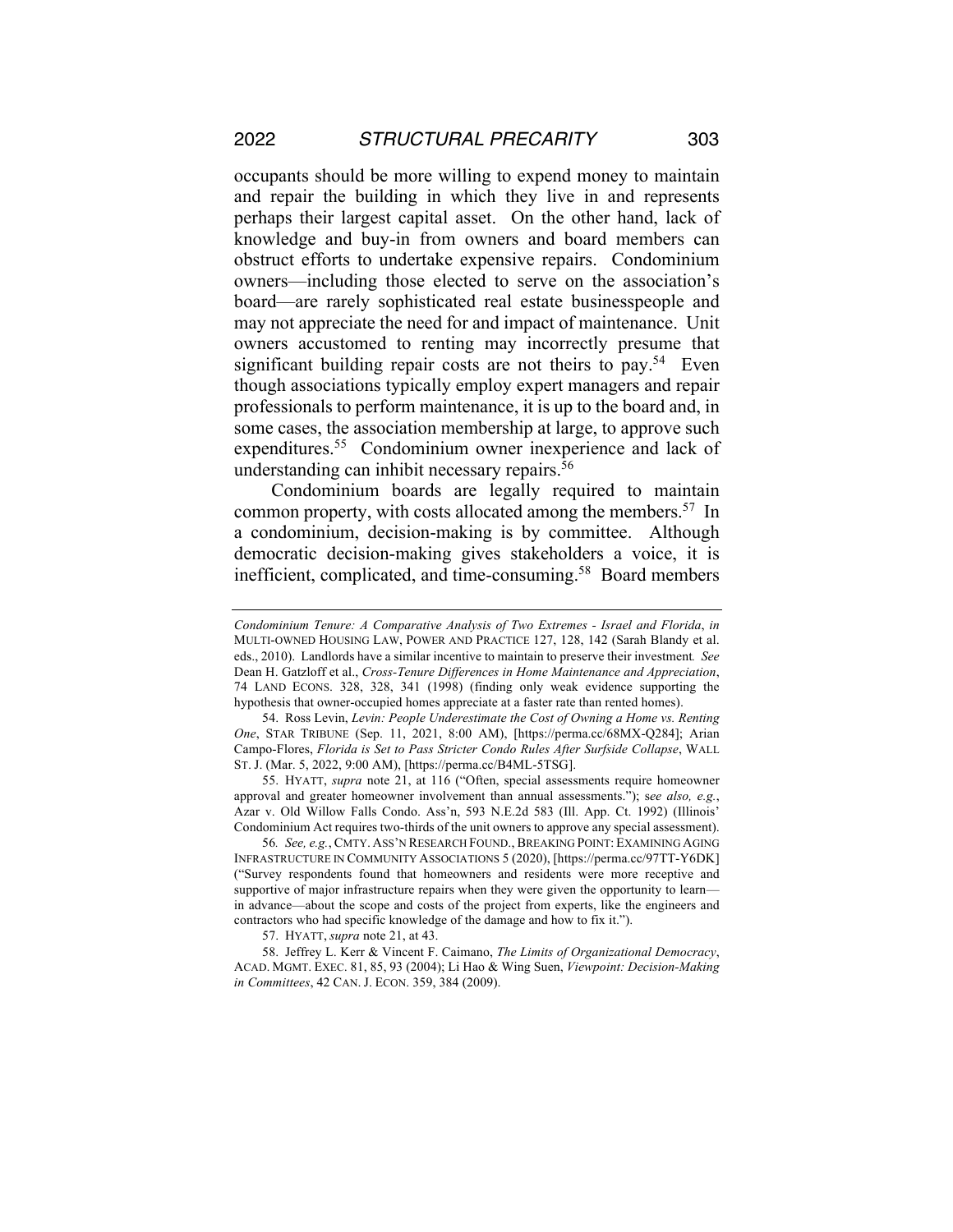may be unwilling to upset friends and neighbors by mandating disruptive or expensive repairs. In democratic governance, it is difficult to accomplish a necessary, but unpopular, measure. There is a great temptation for board members to kick the proverbial can down the road rather than promptly attending to the unpleasant business of significant remediation work on a building.<sup>59</sup> Even when board members do plan for necessary repairs, they may face resistance from the membership.<sup>60</sup> If governing documents provide for association approval of any large special assessments or capital improvements (as they often do), a vocal contingent of unit owners can prevent the assessment from happening.<sup>61</sup> In Champlain Towers South, such membership resistance proved fatal.<sup>62</sup>

#### **C. Financial Entanglement and Precarity**

Condominiums are authorized by statute and the governing declaration to collect assessments from unit owners for required common expenses.63 Assessments generally are based on budgets proposed by the board and ratified by the members, which means that significant increases in assessments require that a majority of the unit owners agree.<sup>64</sup> Some governing documents and state statutes allow minor assessment increases without a majority

<sup>59.</sup> Procrastinating costly and unpopular repairs is a common condominium governance program and was a key factor in the Surfside disaster. Mike Baker & Kimiko de Freytas-Tamura, *Infighting and Poor Planning Leave Condo Sites in Disrepair*, N.Y. TIMES (July 3, 2021), [https://perma.cc/L5K3-XAC5].

<sup>60</sup>*. Id.* (giving several examples).

<sup>61</sup>*. Id.* HYATT, *supra* note 21, at 115-16.

<sup>62.</sup> Baker & Freytas-Tamura, *supra* note 59. Some owners refused to pay for structural repairs, delaying the project. *Id.* Their resistance led several members of the Board to resign in protest, further delaying remediation. *Id.*; *see also supra* notes 16-17 and accompanying text (where a similar situation occurred at another Florida condominium when a disagreement in paying for repairs resulted in Board members resigning).

<sup>63</sup>*. See* UNIF. COMMON INT. OWNERSHIP ACT § 2-107(a) (2008). The precise method of allocating common costs in a given condominium is set forth in its declaration. UNIF. COMMON INT. OWNERSHIP ACT § 2-107(b) (2008). Unit owners may split common expenses evenly among all units or units may have a pro rata contribution share based on square footage, number of bedrooms, or some other classification. UNIF. COMMON INT. OWNERSHIP ACT § 2-107 cmt. 2 (2008).

<sup>64</sup>*. See* UNIF. COMMON INT. OWNERSHIP ACT § 3-123(a)-(b) (2008). Common upkeep also allows a community to take advantage of cost savings from economies of scale. TREESE ET AL., *supra* note 25, at 6.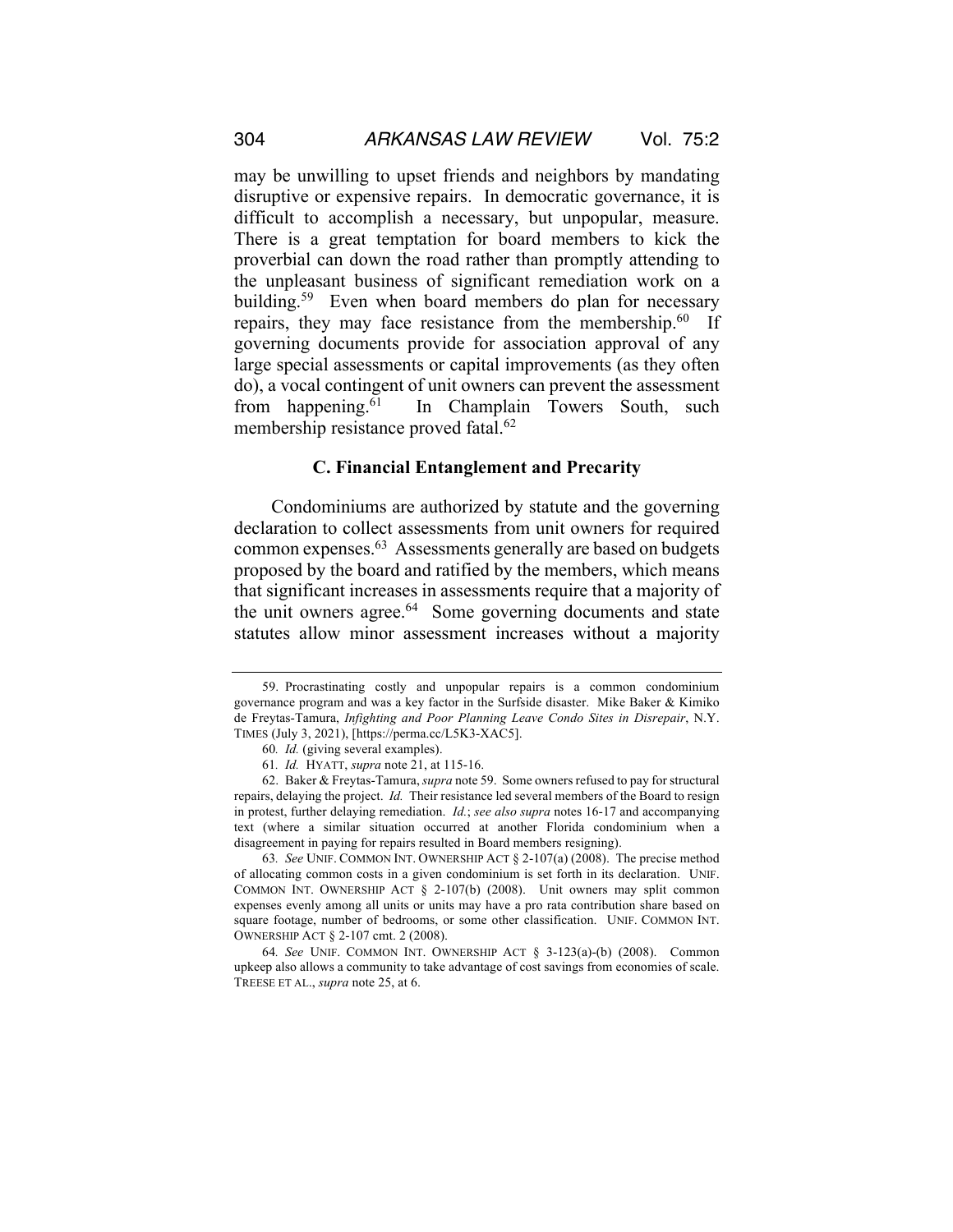ratification, but large increases almost always require the issue be put to a vote.<sup>65</sup>

An owner's assessment obligation is a personal debt that is secured by statutory lien on the owner's unit.<sup>66</sup> Because assessments are secured by a lien, the association can seek repayment of delinquent amounts both from the unit owner through a collection lawsuit or from the unit's value by foreclosing on the lien.<sup>67</sup> It is critically important that an association be able to collect assessments from each unit owner, even those who disagree with approved expenses.<sup>68</sup> If some owners do not pay their pro rata share, the association will lack sufficient funds to maintain common elements and make necessary repairs.69 In and after 2008, when a significant number of owners in condominiums located in South Florida and other foreclosure hotspots were unable to pay their assessments, compliant owners either had to pay on behalf of their defaulting neighbors or suffer the ill-effects of poor maintenance.<sup>70</sup> In one

<sup>65</sup>*. See, e.g.*, CAL. CIV. CODE § 5605(b) (West 2014); KAN. STAT. ANN. § 58-4620(b) (West 2010).

<sup>66.</sup> HYATT, *supra* note 21, at 107, 117, 119. Amounts owed and secured by the lien may also include reasonable attorney's fees, late fees, fines for violations of community rules, and interest, although these additional amounts are sometimes capped by statute. *See, e.g.*, UNIF. COMMON INT. OWNERSHIP ACT § 3-116 (amended 2014) (NAT'L CONF. OF COMM'RS ON UNIF. STATE L. 2008) (18% cap); CAL. CIV. CODE § 5650 (2014) (12% cap); and GA. CODE ANN. § 44-3-109 (2008) (10% cap).

<sup>67.</sup> Associations frequently adopt a written collection policy stating protocols to follow for collecting delinquent assessments. A few jurisdictions require a written policy. *See, e.g.*, COLO. REV. STAT. § 38-33.3-209.5 (2014). Some associations operate without a formal collection policy, in which case collection occurs as and how the board determines in its discretion. Foreclosure is an option, but a foreclosed lien is often not the first priority lien, meaning that the sale may not generate large proceeds, particularly if the property is underwater with respect to a first mortgage. *See* Boyack, *supra* note 27, at 53, 90, 95. Most states require judicial foreclosure of association liens, but some states that permit nonjudicial foreclosure of mortgage liens also permit non-judicial foreclosure of condominium assessment liens. UNIF. COMMON INT. OWNERSHIP ACT § 3-116 cmt. 5 (amended 2014) (NAT'L CONF. OF COMM'RS ON UNIF. STATE L. 2008). An association that enforces its requirements unevenly is vulnerable to litigation claiming violation of fiduciary duties and good faith. *See, e.g.*, Saunders v. Thorn Woode P'ship, L.P., 462 S.E.2d 135, 137 (Ga. 1995); White Egret Condo., Inc. v. Franklin, 379 So. 2d 346, 352 (Fla. 1979); Cowling v. Colligan, 312 S.W.2d 943, 945 (Tex. 1958).

<sup>68.</sup> Liens are critical to the functioning of condominiums and are the community's "lifeblood." *See* HYATT, *supra* note 21, at 105, 118, 121.

<sup>69</sup>*. See id.* at 121.

<sup>70.</sup> The financial entanglement of owners in a condominium created issues in the aftermath of the 2008 Foreclosure Crisis because owners defaulted both on assessments and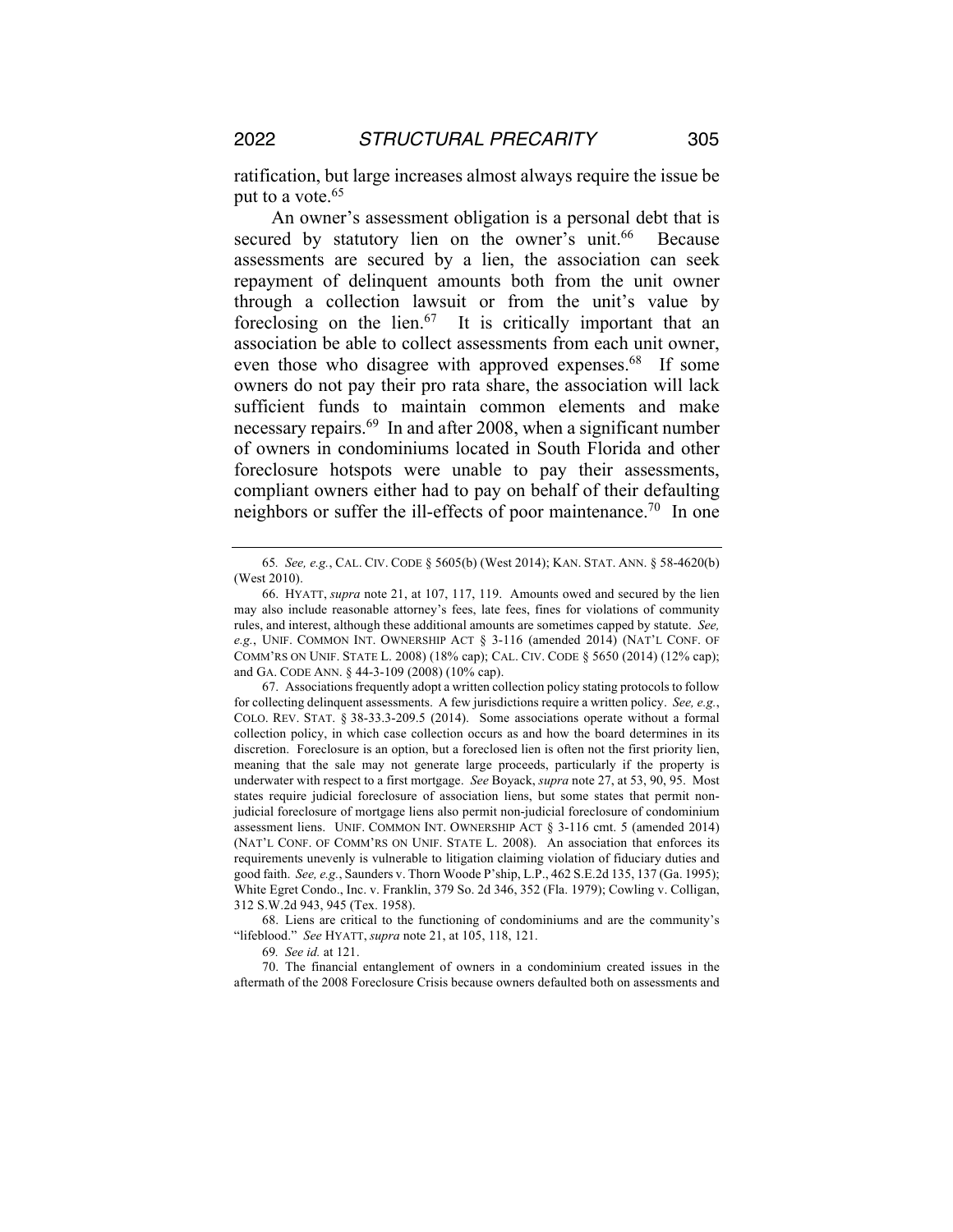case, a Florida condominium with affordable amenities was left to sink into disrepair when several unit owners did not pay their assessments. Soon, "the rats started chewing through the toilet seats in vacant units and sewage started seeping from the ceiling."71 The decline in maintenance drove falling property values still lower, and the desperate association began foreclosing on people on a fixed income who could not pay the increased assessment amounts.<sup>72</sup>

Unit owners bear the financial responsibility to maintain their condominium, and this means that "the fiscal fortunes of the members of a community are intertwined."73 Although sharing responsibility spreads the cost of maintenance, the condominium ownership structure also means that an owner's ability to maintain their home is tied to other people who might refuse to pay their fair share.<sup>74</sup> When owners cannot or will not pay their assessments, the association either must assess willing owners even more to make up the shortfall or go without the repairs.<sup>75</sup>

73. Boyack, *supra* note 27, at 76-77; *see also* Trevor G. Pinkerton, *Escaping the Death Spiral of Dues and Debt: Bankruptcy and Condominium Association Debtors*, 26 EMORY BANKR. DEV. J. 125, 129-30 (2009).

their mortgages, and mortgage liens in most states enjoy complete (or at least partial) priority over association assessment liens. *See generally* Boyack, *supra* note 27, at 77-79. *See also*  Monica Hatcher, *Mediators Foresee Gloom, Doom in Condo Industry*, MIAMI HERALD, Jan. 4, 2009, at 1H; *Concerned Homeowners Association Members Coalition Forms*, PR.COM (Feb. 18, 2011), [https://perma.cc/FF7H-2C2P].

<sup>71</sup>*. Neighbor vs. Neighbor as Homeowner Fights Get Ugly*, GAINESVILLE SUN (July 10, 2011), [https://perma.cc/KNT5-KFVC] (discussing the problems of the Inlet House condo complex in Fort Pierce, Florida).

<sup>72</sup>*. Id.* It is predictable that failure of a condominium to maintain will drive down unit values. *See, e.g.*, Bd. of Dirs. v. Wachovia Bank, N.A., 581 S.E.2d 201, 206 (Va. 2003) (Lacy, J., dissenting) ("[P]art of the value of a condominium unit comes from the ability of the condominium to maintain the common areas of the development . . . . The ability to maintain these elements is directly related to the association's ability to secure payment of assessments from the individual unit owners.").

<sup>74.</sup> HYATT, *supra* note 21, at 121; Christine Haughney, *Collateral Foreclosure Damage*, N.Y. TIMES (May 15, 2008), [https://perma.cc/U5RH-NVGW] (quoting Sam Chandan, chief economist at the real estate research firm Reis)*.*

<sup>75.</sup> The financial strain caused by assessment default during the Foreclosure Crisis was particularly problematic because some of the deferred maintenance occurred in buildings that had been constructed or converted during the housing preceding the Foreclosure Crisis. The high demand for condominium units, particularly in South Florida, incentivized rushed and sloppy condominium construction and conversion, particularly in projects where developers could insulate themselves from liability through the condominium documents. Instead of governance design ensuring high quality construction, governance design may have created a moral hazard encouraging cutting corners. *See* Boyack, *supra* note 27, at 56-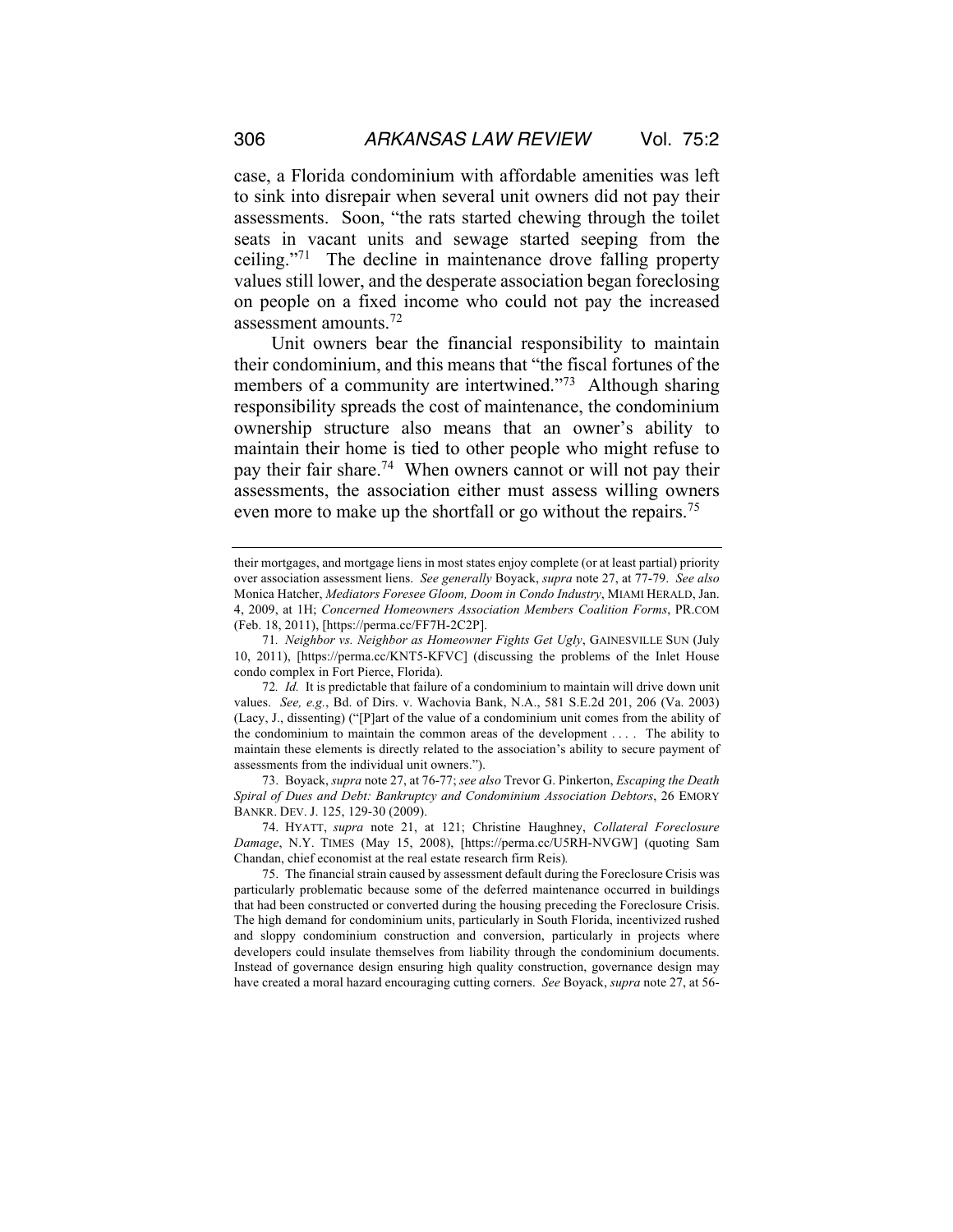The Surfside collapse shows that unit owners refusing to pay necessary assessments can have dire consequences. The condominium's 2018 engineering report warned of escalating degradation of the structure if remediation was not undertaken, and, in hindsight, this warning is rather damning.<sup>76</sup> But the owners' resistance to a huge special assessment is also understandable.<sup>77</sup> A \$15 million repair bill when divided among 136 unit-owners is still a significant sum: Champlain Towers South unit owners were assessed between \$80,000 and \$336,000 for units priced only two or three times that amount.<sup>78</sup> This astronomical assessment was necessary because the association's reserve accounts had only 6.9% of the amount that was necessary for the project.<sup>79</sup> Simply mandating that unit owners pay such an enormous sum does not make the money appear. When unit owners cannot pay assessments, they will not pay them. This was true in 2008 and is the stark reality that led to dire consequences in Surfside, Florida in 2021.80

In response to the functional insolvency of some condominium associations after 2008, approximately twenty states passed laws requiring that condominiums maintain a certain level of reserves or conduct reserve studies to ensure that the association is not left empty handed should a significant capital need arise.<sup>81</sup> In the wake of the Champlain Towers collapse,

<sup>57, 59;</sup> Carolyn Gallaher, *Are American's Condos having a Midlife Crisis?*, GREATER GREATER WASH. (Aug. 10, 2021), [https://perma.cc/4PW3-DLW8].

<sup>76</sup>*. See* MORABITO REPORT, *supra* note 14, at 1, 7.

<sup>77.</sup> An analogy can be drawn to citizens resisting any tax increase in spite of critical needs to repair and replace national infrastructure.

<sup>78.</sup> Putzier et al., *supra* note 12; Association Reserves, *Older Condos Part 1 | Lessons from Champlain Towers*, YOUTUBE (Aug. 3, 2021), [https://perma.cc/ZE34-T2VU] (describing Champlain Towers property values); Campo-Flores & Calvert, *supra* note 3.

<sup>79.</sup> Tolan et al., *supra* note 16.

<sup>80</sup>*. See, e.g.*, Rachel Lee Coleman, *Desperate Condo, Homeowner Associations Thrown a Lifeline*, MIAMI HERALD, Mar. 7, 2010, at 1A; Haughney, *supra* note 74. The owners in Champlain Towers South similarly lacked the ability to come up with their pro rata contribution to repair costs. Tolan et al., *supra* note 16.

<sup>81.</sup> Nine states (California, Colorado, Delaware, Hawaii, Nevada, Oregon, Utah, Virginia, and Washington) currently require that associations do reserve studies. *Reserve Requirements and Funding*, CMTY. ASS'NS INST., [https://perma.cc/27D3-WZG3] (last visited Apr. 10, 2022) [hereinafter *Reserve Requirements and Funding*]. Fannie Mae and Freddie Mac also changed their underwriting requirements in the aftermath of the Foreclosure Crisis to require that common interest communities allocate 10% of their annual budgets to fund reserves; although until 2022, a reserve study showing low risk of a high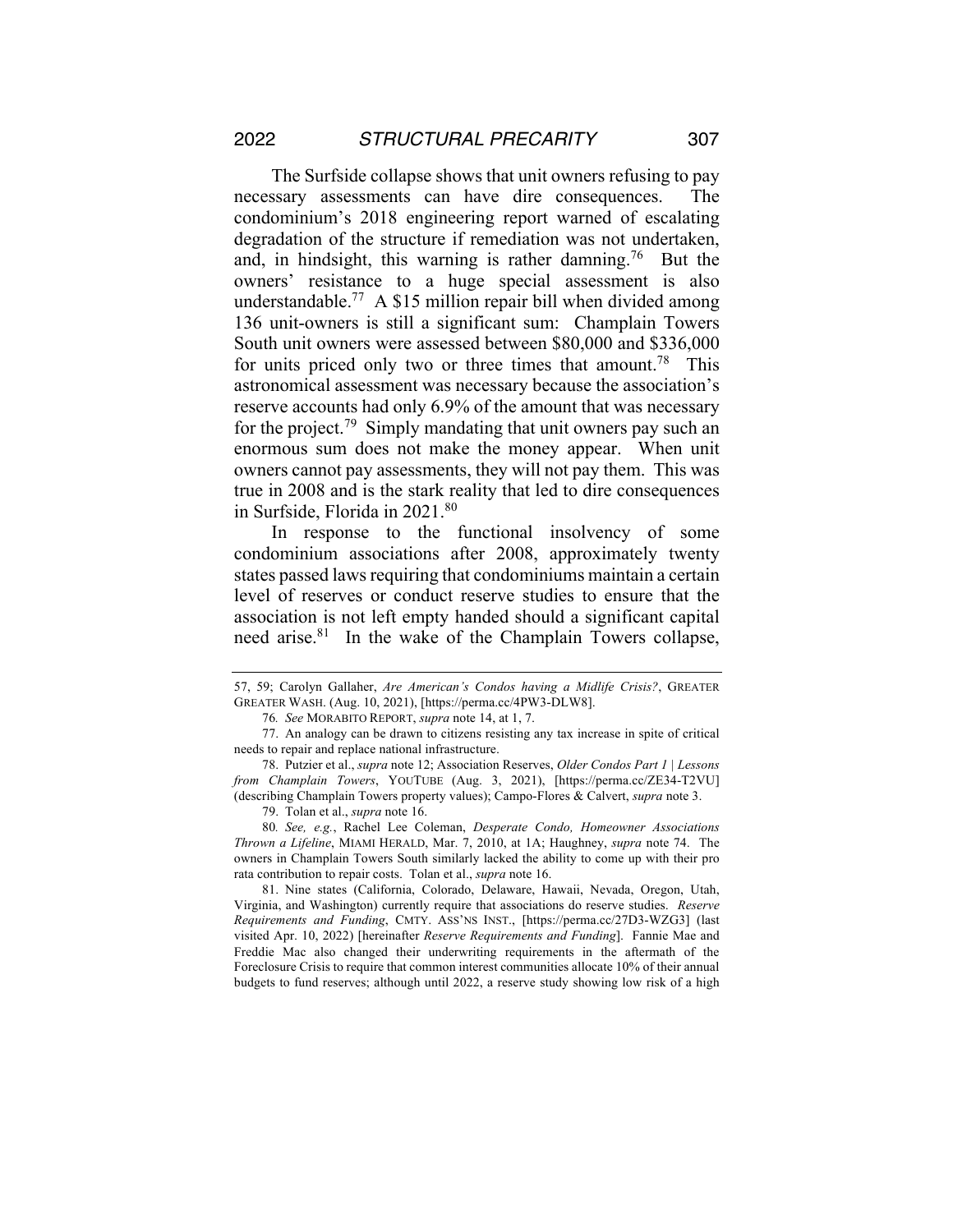Florida is considering imposing a hefty reserve requirement to ensure that maintenance can still be funded even if owners cannot pay a large lump sum assessment. $82$  The presence of adequate reserves would mitigate the impact of a huge repair bill in a condominium the same way a "rainy day fund" offsets the need for an owner of a single-family home to pay to repair a broken hot water heater or leaky roof. A mandate to fund reserves to a certain level, however, suffers from the same problem as a mandate to fund a special assessment: it presumes that people can and will pay a higher cost for their housing. And unit owners may be unwilling or unable to do so.

#### **II. CONDOMINIUM STRUCTURE'S POTENTIAL**

In the aftermath of the Surfside collapse, multiple lawsuits, grand juries, and advisory task forces called for changes to laws governing multifamily buildings and condominiums.83 Experts examined how building code requirements, inspections, and occupancy certifications can better ensure the safety and stability of high-rise structures.84 A grand jury in Miami recommended that government officials be granted greater oversight and

assessment could be offered in lieu of the mandatory 10% funding. *See infra* notes 111, 120 and accompanying text.

<sup>82</sup>*. See infra* notes 87, 109 and accompanying text.

<sup>83</sup>*. See, e.g.*, GRAND JURY FINAL REPORT, *supra* note 4, at 2, 8, 11, 16; REPORT OF THE FLORIDA BAR REAL PROPERTY, PROBATE & TRUST LAW CONDOMINIUM LAW AND POLICY LIFE SAFETY ADVISORY TASK FORCE, 2 (Oct. 12, 2021), [https://perma.cc/H7XY-JLUS] [hereinafter FLORIDA BAR TASK FORCE REPORT]; SURFSIDE WORKING GROUP, FLORIDA BUILDING PROFESSIONALS RECOMMENDATIONS 2 (Sept. 2021), [https://perma.cc/X5ZJ-MYZ5].

<sup>84.</sup> There is great urgency in addressing concerns regarding structural integrity of older multifamily condominiums in Florida where approximately 3.5 million people live in 1.5 million condominium units, 60% of which are more than thirty years old. GRAND JURY FINAL REPORT, *supra* note 4, at 2-3 (calling the Champlain Towers South collapse "a wakeup call for state and local governmental officials"). The Grand Jury Final Report suggested ten or fifteen years, the bill introduced in the Florida legislature proposed a statewide thirtyyear recertification requirement that is reduced to twenty-five years for coastal structures. *Id.* at 6; H.R. Pandemics & Pub. Emergencies Comm., Proposed Comm. B. 22-03 (Fla. 2022), [https://perma.cc/2HYY-D6L2]. Prior to the collapse, only Miami-Dade and Broward Counties had recertification requirements. GRAND JURY FINAL REPORT, *supra*  note 4, at 2; *see also* MIAMI-DADE CNTY. CODE § 8-11(f), *supra* note 13; Broward County Board of Rules & Appeals, *40 Year Building Safety Inspection Program*, at 5.86 (2015), [https://perma.cc/W9PH-WH7Q].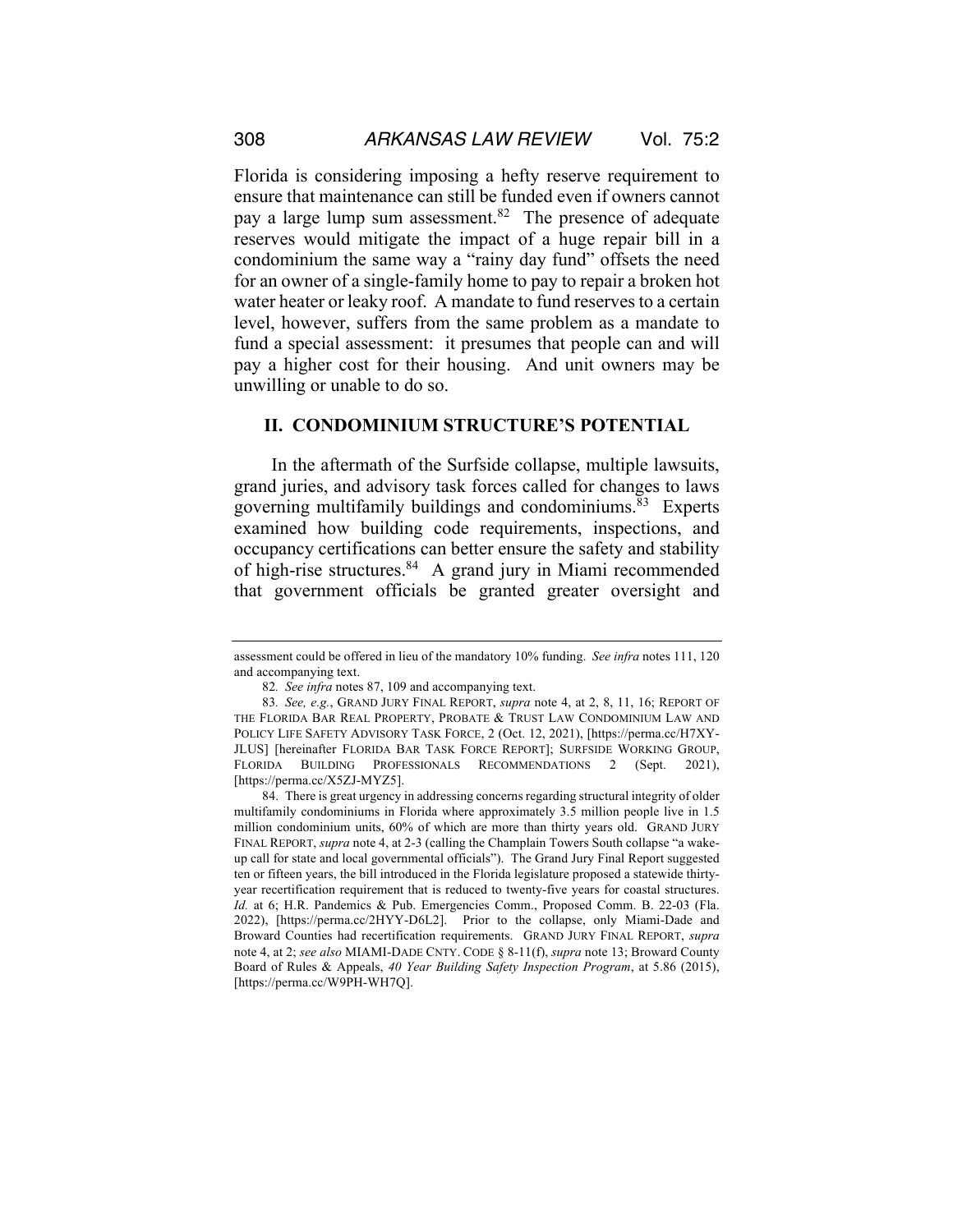enforcement authority regarding buildings' structural issues.<sup>85</sup> The grand jury also called for more frequent recertification of buildings in Miami so that structures would be examined more often than every forty years.<sup>86</sup> A proposal that mirrored recommendations of various task forces convened in the wake of the Champlain Towers South collapse.87 Changes to condominium governing law can complement such building code improvements.<sup>88</sup>

#### **A. Florida Condominium Law Proposals**

Post-Surfside proposals regarding condominium law fall generally within four categories. First, condominium maintenance standards should be established and linked to mandated reinspection and reserve studies.<sup>89</sup> Second, the quality of improvements in a condominium and the sufficiency of association reserves should be more transparent, specifically disclosed to owners, buyers, and regulators. Third, various other

<sup>85.</sup> GRAND JURY FINAL REPORT, *supra* note 4, at 1. *See also* Vanessa Romo, *A Surfside Condo Collapse Grand Jury Calls for Immediate Reforms*, NPR (Dec. 15, 2021), [https://perma.cc/26LB-9LAS].

<sup>86.</sup> GRAND JURY FINAL REPORT, *supra* note 4, at 3,6; *see also* H.R. PCB PPE 22-03, Pandemics and Public Emergencies Comm. (Fla. 2022), [https://perma.cc/6NAX-4BCB] [hereinafter Florida House Bill].

<sup>87.</sup> Task forces advocated for additional and more frequent recertification requirements for high-rise condominium buildings after transfer of control to unit owners. FLORIDA BAR TASK FORCE REPORT, *supra* note 83, at 15 (calling for reinspection every five years for buildings over 3 stories tall); SURFSIDE WORKING GROUP, *supra* note 83, at 2, 4.

<sup>88.</sup> Although the Florida Bar Task Force Report, Surfside Working Group, and Grand Jury Final Report focused on necessary changes to state and local laws in Florida, the Surfside disaster has already spurred changes and proposed changes to building and condominium laws in other states. For example, the Los Angeles County Board of Supervisors passed a measure mandating engineering reinspection for 30-year or older buildings in Los Angeles County. L.A. CNTY. BD. OF SUPERVISORS, MOTION FOR ASSESSING THE SAFETY OF HIGH-RISE BLDGS. IN L.A. CNTY. (2021), [https://perma.cc/73LT-L68T]. Similar measures have been proposed in the District of Columbia, Maryland, Missouri, New York, Ohio, and South Carolina.

<sup>89.</sup> Proposed legislation in Florida would require condominiums and cooperatives to conduct reserve studies every 10 years for buildings that are three stories or more and requires developers to complete reserve studies for every building that is three stories or more, prior to turning over an association to the unit owners. Florida House Bill, *supra* note 86. The bill defines "reserve study" as study of the reserve funds required for future major repairs and replacement of the common elements. *Id.* at 12. If passed, Florida's law "would be one of the strictest in the U.S. regarding condo inspection and reserve-funding requirements." Campo-Flores, *supra* note 54.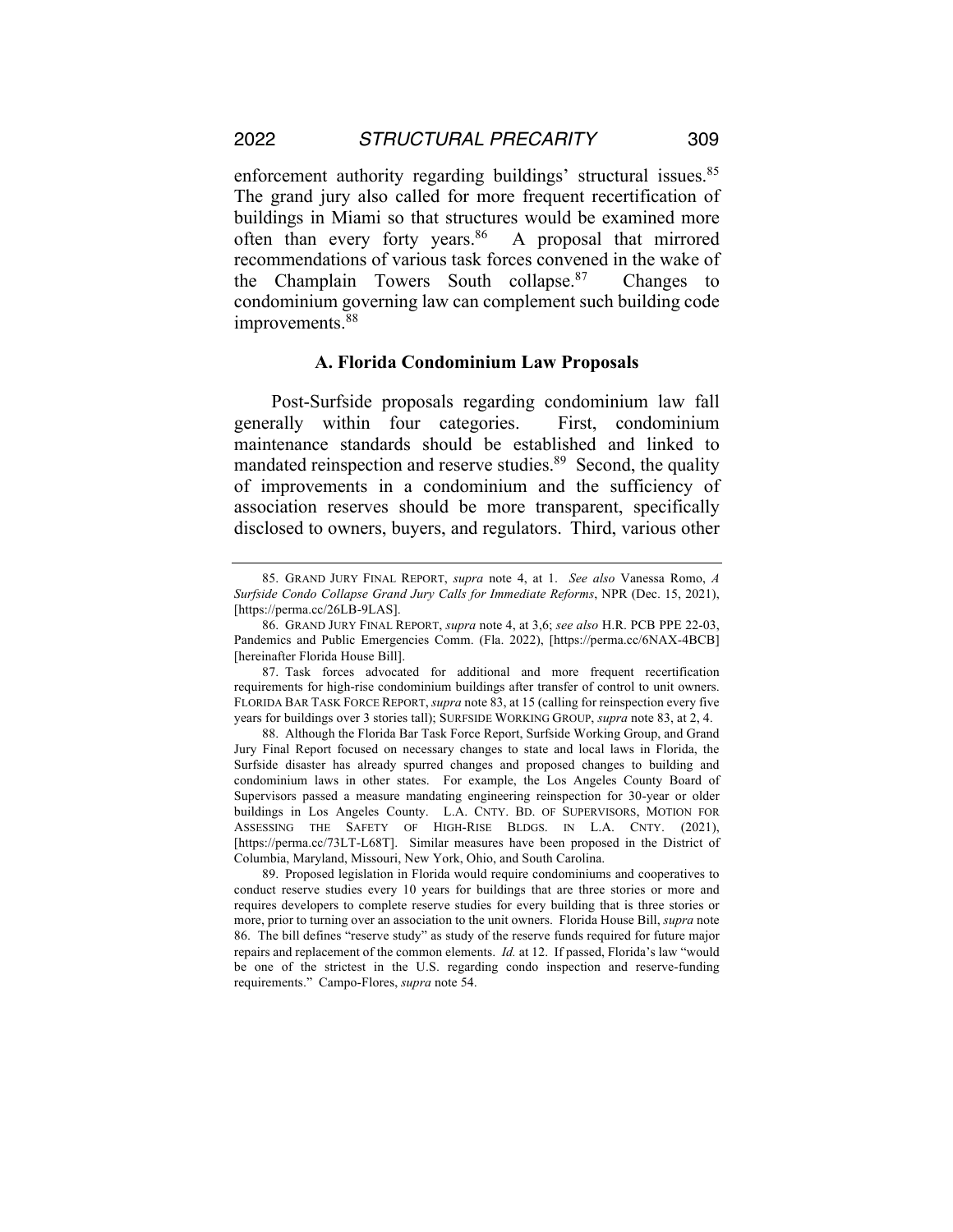proposals focus on educating board members, bolstering their authority to make repairs in spite of unit owner objections, and/or increasing board accountability to owners and government regulators for repairs not made. Finally, several proposals focus on establishing a non-waivable required amount for reserves that a condominium must set aside for structural repairs.

Establishing maintenance and repair standards for high-rise condominiums would provide needed clarity and cover for boards with respect to building maintenance.  $90$  Frequent, detailed inspections would raise awareness of defects and needed remediation, and it would be particularly helpful if these requirements led to more robust accountability for developers who negligently built inherently flawed buildings.<sup>91</sup> Associations require sufficient time and methods to discover and bring suit for faulty construction, and laws should ensure that condominiums can obtain funding to remediate harms wrongfully caused by builders. For example, terms in condominium governing documents and standard form purchase agreements that purport to narrow the manner or timing of construction dispute resolution and terms that insulate developers from liability should be deemed ineffective.92

Transparency requirements would ensure that new and existing unit owners are not caught off guard with respect to forthcoming maintenance needs.<sup>93</sup> If condominium buyers know

<sup>90.</sup> The Florida Condominium Act currently has "no express maintenance, repair or replacement standards for boards of directors to follow in the Act or in most governing documents." FLORIDA BAR TASK FORCE REPORT, *supra* note 83, at 9.

<sup>91.</sup> The Florida Bar Task Force Report suggests the adoption of new inspection protocols using developer turnover inspection report required by R.S. Ch. 718.301(4)(p) as a model. FLORIDA BAR TASK FORCE REPORT, *supra* note 83, at 14-15. That law lists thirteen items that must be inspected, including roof, structure, fireproofing, elevator, plumbing, and electrical systems. *Id.* at 13-14. The Florida Bar Task Force Report proposes that waterproofing be added to the list. *Id.* at 10.The Grand Jury Final Report also recommends more specific requirements for recertification and condominium maintenance standards, particularly mentioning waterproofing. GRAND JURY FINAL REPORT, *supra* note 4, recommendations 4-8, 10, 12, and 25. Lack of waterproofing was a significant source of the structural problems at Champlain Towers South. Putzier et al., *supra* note 12.

<sup>92</sup>*. See generally* Andrea J. Boyack, *Common Interest Community Covenants and the Freedom of Contract Myth*, 22 J. LAW & POL'Y 767 (2014) (explaining why common interest community governing documents are not contracts that are freely chosen by unit owners).

<sup>93.</sup> The Florida Bar Task Force proposes that state condominium laws mandate that developers provide a report with protocols for "required maintenance, useful life, and replacement costs" of each item, and propose that large condominiums be required to include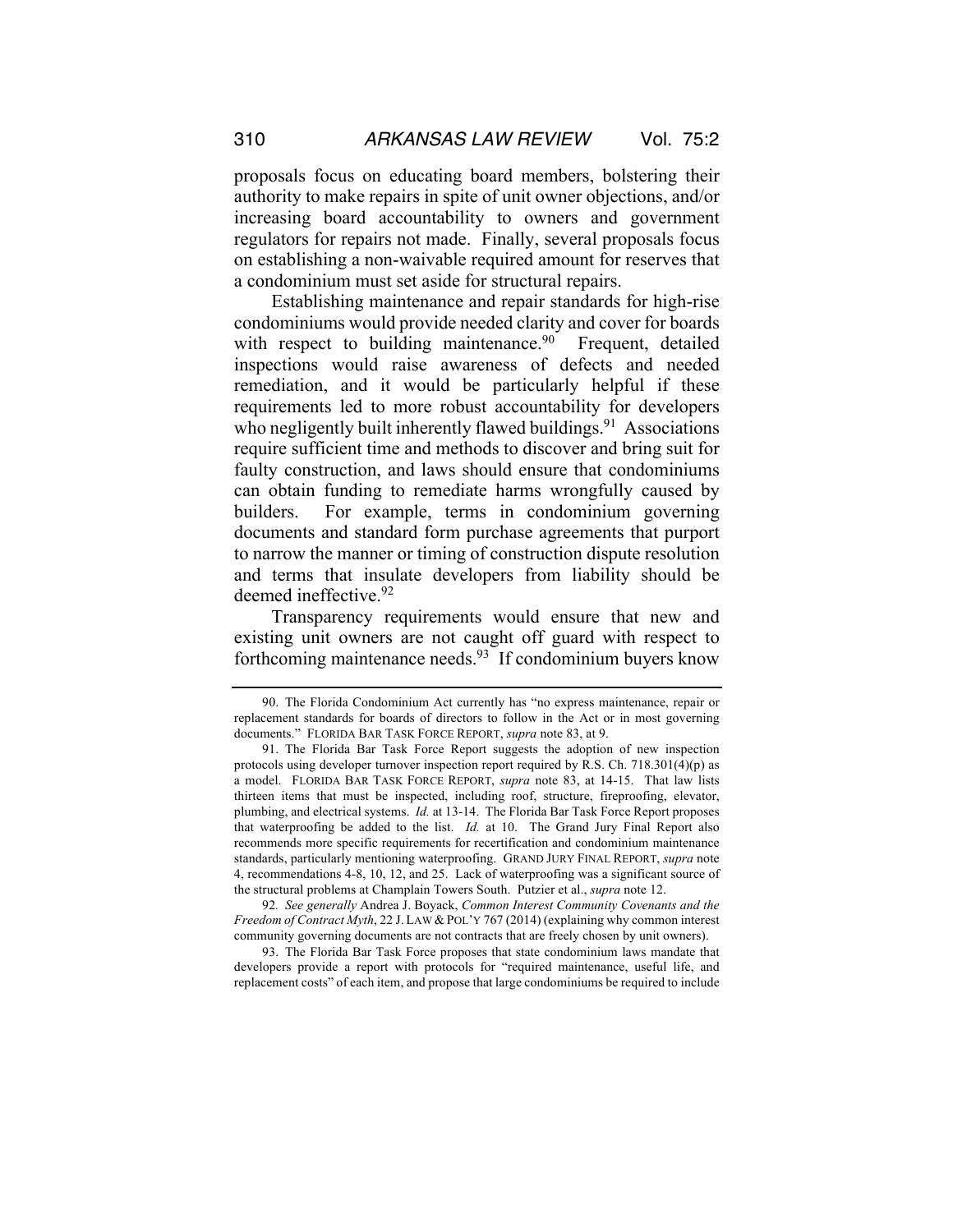of upcoming maintenance needs, the condominium unit will be more accurately valued in a sale. Disclosure mandates with respect to current owners can help educate residents about the need for structural remediation, and disclosure to governing bodies can help ensure that dangerous structural issues are addressed.94 However, disclosing existing problems to current owners cannot avoid the effects of those owners' prior mispricing of units. Many current owners did not expect that their housing costs would dramatically increase to fund significant structural remediation in their building.<sup>95</sup> Perhaps government programs can find ways to help protect not only new buyers but also existing owners who did not have the benefit of such disclosures when they purchased their units.<sup>96</sup>

Condominium board members are non-expert volunteer members of the community.<sup>97</sup> As the Florida Bar Task Force explained, "education of directors, officers and unit owners, as to their specific obligations, statutory requirements and issues involved in association and condominium management, operation and maintenance is imperative."98 In addition to education efforts, some proposals call for enhanced board accountability for maintenance failures,<sup>99</sup> but increased accountability may chill willingness to serve on the condominium board and may lead to wasteful litigation among condominium members.<sup>100</sup> It is perhaps more effective to focus on enhancing the authority of

and frequently update such information on their website. FLORIDA BAR TASK FORCE REPORT, *supra* note 83, at 13-14.

<sup>94</sup>*. See, e.g.*, GRAND JURY FINAL REPORT, *supra* note 4, recommendations 21 and 23. 95. Benny L. Kass, *Wondering Why Your Condo Assessment Keeps Going Up? Here's How to Find Out*, CHI. TRIB. (Dec. 26, 2017), [https://perma.cc/6LEW-RBHS].

<sup>96.</sup> The Grand Jury Final Report recommends that condominium boards be required to report to government entities. GRAND JURY FINAL REPORT, *supra* note 4, recommendation 21. Such reporting requirements could be tied to oversight and enforcement or could be tied to government assistance and guidance.

<sup>97.</sup> HYATT, *supra* note 21, at 81; Marilyn Lincoln, *Condo Culture: Volunteer Board Members Work Toward Everyone's Good*, NAT'L POST (Dec. 19, 2012), [https://perma.cc/P4XA-DPXW].

<sup>98.</sup> FLORIDA BAR TASK FORCE REPORT, *supra* note 83.

<sup>99.</sup> FLORIDA BAR TASK FORCE REPORT, *supra* note 83, at 33; GRAND JURY FINAL REPORT, *supra* note 4, at 6-10.

<sup>100.</sup> Association and board legal fees are common expenses, and all members of a condominium are therefore financially responsible for legal costs incurred by boards defending against litigation from members. *See, e.g.*, Ocean Trail Unit Owners Ass'n v. Mead, 650 So. 2d 4, 6-7 (Fla. 1994).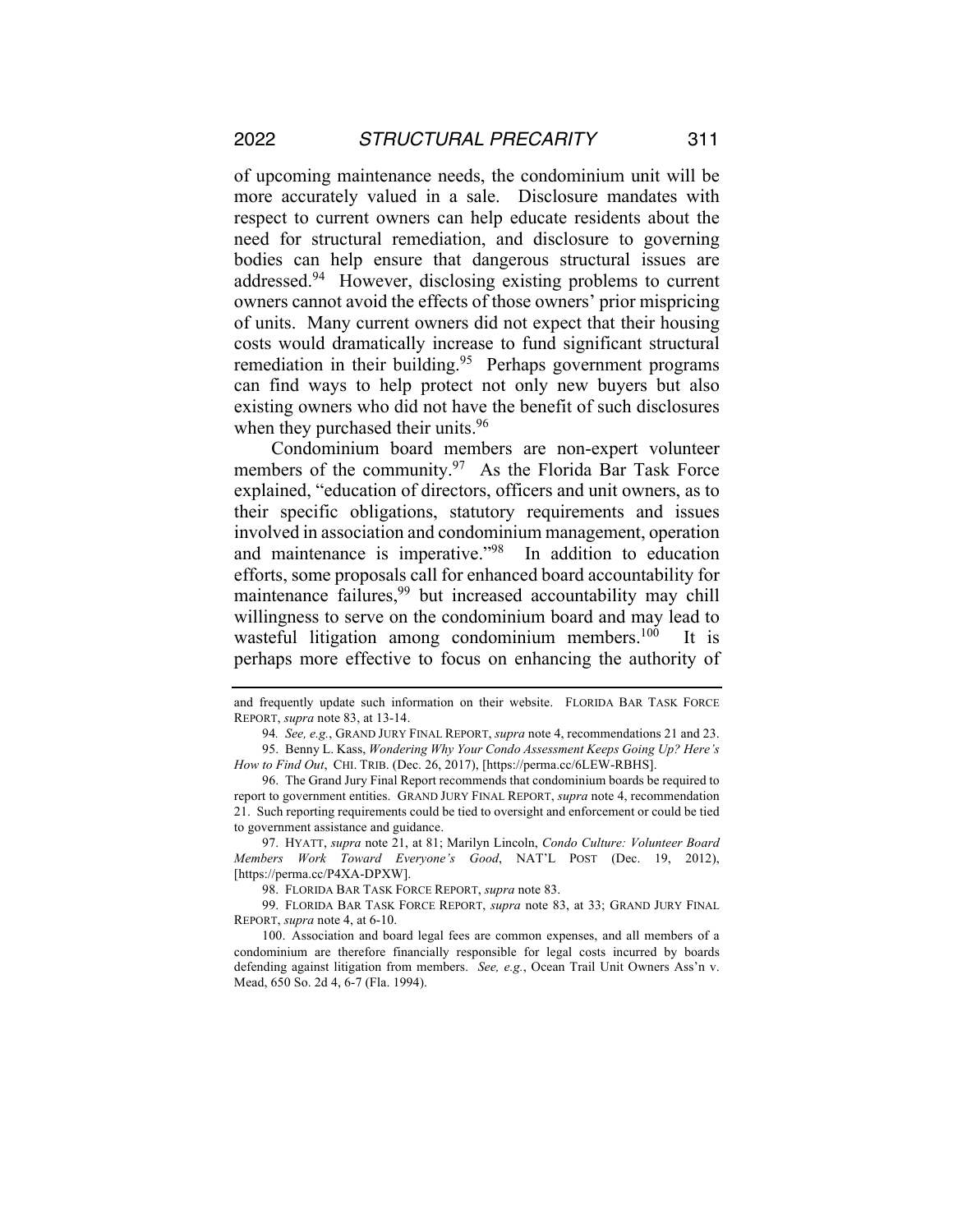board members to make necessary repairs even without unit owner approval.<sup>101</sup> A mandate to make repairs coupled with the authority to do so may also provide cover for board members who face unit owner resistance to assessment increases. Changing the power of condominium boards, however, requires changing the terms of condominium governing documents because condominium bylaws are private contracts enforceable as such. If a condominium's governing documents mandate that unit owners must vote to approve assessment increases, then changing a statute to deny the owners that approval right creates a troubling conflict with the terms of existing private contracts.<sup>102</sup>

Enhanced board accountability for structural problems may increase board members' focus on and willingness to address adequate building maintenance. But lack of awareness and motivation are not the only problems.<sup>103</sup> Ensuring developer responsibility for design and construction errors is also critical because it is unfair to have unit owners pay for a developer's mistakes.104 In addition, simply mandating that condominiums undertake significant building repairs will be ineffective if the condominium's financial resources are insufficient to do so.

The biggest reason that Champlain Towers South failed to make critical repairs in its building was that it did not have the money to do so.<sup>105</sup> When a condominium has adequate reserves, it need not resort to a huge special assessment to fund the entire cost of necessary repairs. State laws vary with respect to association reserve requirements, and in only a handful of states is a particular level of reserve funding required by law.<sup>106</sup> Furthermore, in some states, including Florida, a majority of unit owners can waive the statutory reserve funding requirement, a loophole that is particularly problematic when employed by a developer-controlled association to defer maintenance funding.<sup>107</sup>

<sup>101</sup>*. See* FLORIDA BAR TASK FORCE REPORT, *supra* note 83.

<sup>102.</sup> HYATT, *supra* note 21, at 109-111.

<sup>103</sup>*. Supra* Sections I.A-C.

<sup>104</sup>*. See supra* notes 93-96 and accompanying text.

<sup>105</sup>*. See* Baker & Freytas-Tamura, *supra* note 59.

<sup>106</sup>*. Reserve Requirements and Funding*, *supra* note 81 (describing the requirements of various state laws).

<sup>107.</sup> Florida's current law does not require a reserve study but requires a reserve schedule for repair and replacement of major components, but this statutory requirement is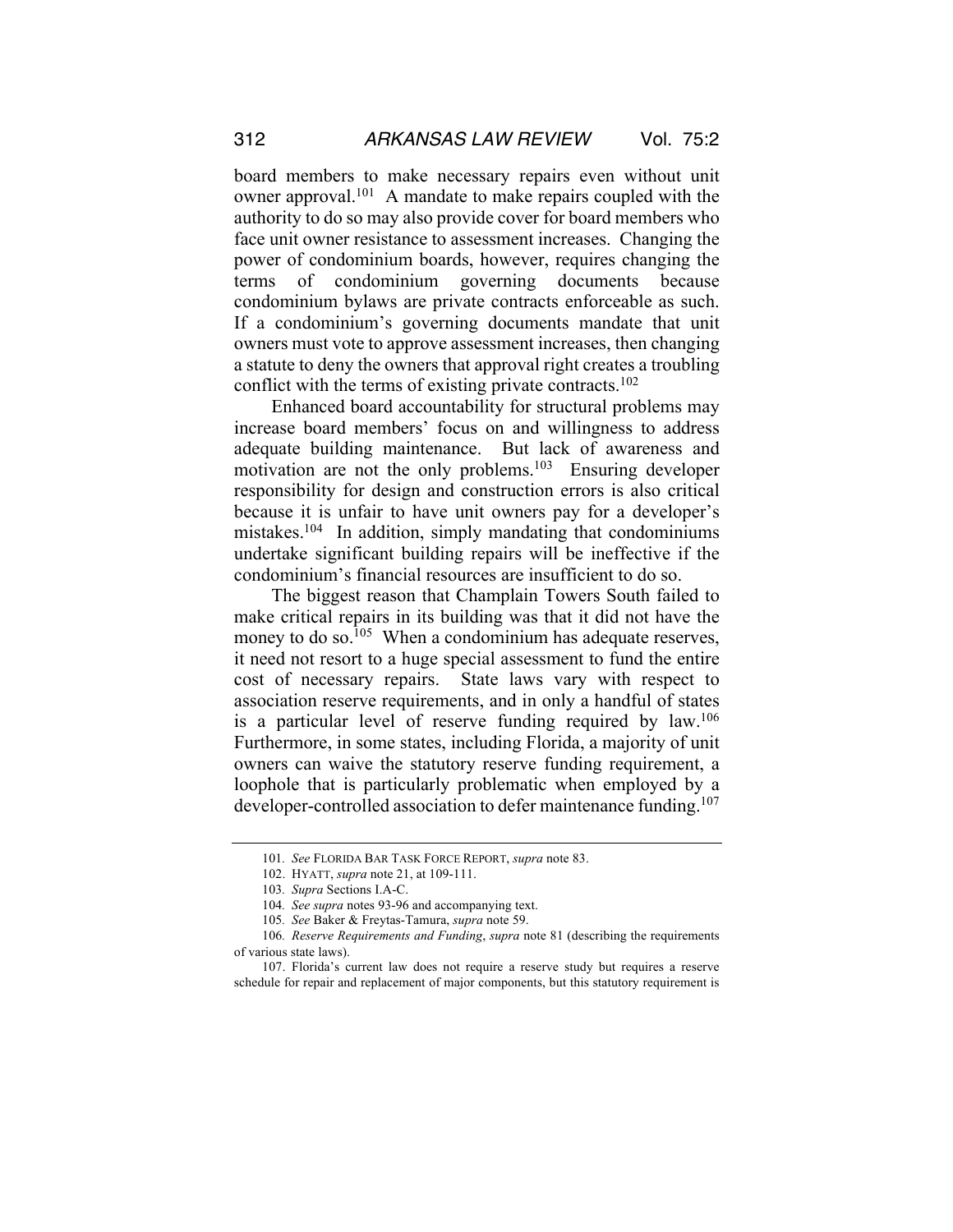New proposals in Florida would raise the condominium reserve requirement to 50% of replacing each component in the inspection report "based on the estimated remaining useful life" and make the requirement un-waivable by unit owners.<sup>108</sup>

If reserves are better funded, condominiums will be better financially situated to make major structural improvements, but reserve mandates risk being a type of magical thinking. Simply requiring owners to pay higher assessments in order to fund reserves will not guarantee that owners have the ability do so.<sup>109</sup> Housing costs today are higher than ever before, and inflationary increases outpace income growth, particularly for retirees on fixed income (such as many residents of South Florida condominiums).110 Growing reserves require assessments to increase faster than inflation, which may make housing costs unaffordable to existing and would-be condominium owners. Alternate sources of capital might be required in some condominiums in order to effectively fund necessary repairs.

waivable by a majority vote of the association. FLA. STAT. ANN. §§ 720.303(6), 718.112(2)(f), 719.106(1)(j) (West 2022); *see also* Florida House Bill, *supra* note 86, at 13- 14 (describing how developers exploit this loophole).

<sup>108.</sup> FLORIDA BAR TASK FORCE REPORT, *supra* note 83, at 21; Florida House Bill, *supra* note 86, at 14. The proposed Florida House Bill prohibits members of an association from waiving the reserve requirement, prohibits developers from waiving collection of reserve funds, and mandates that reserve funds earmarked for repair be used for those purposes. Florida House Bill, *supra* note 86, at 14. Similarly, the Grand Jury Final Report recommended that "the waiver provision regarding the obligation to fund reserves for condominium repairs be stricken from the statute," but states that if the waiver provision remains, any such waiver should require the vote of at least 70% of the unit owners. GRAND JURY FINAL REPORT, *supra* note 4, § 28-29, at 35. The Grand Jury also recommends that the Florida Condominium Act be amended to prohibit repurposing reserve funds. *Id*. § 30, at 35. The Bar Task Force proposed a less drastic change, requiring a supermajority (75%) vote to waive required reserves. FLORIDA BAR TASK FORCE REPORT, *supra* note 83, at 22.

<sup>109.</sup> One of the reasons that Champlain Towers South did not perform structural repairs earlier is that the condominium could not obtain financing to commence the project. Tolan et al., *supra* note 16. Condominiums do have the power to collect delinquent assessments from defaulting unit owners, but collection efforts take time and money. Foreclosing an association lien may be ineffective to obtain delinquent assessment funds when a first mortgage lien encumbers the property. Boyack, *supra* note 27, at 75.

<sup>110.</sup> Nichole Friedman, *U.S. Housing Affordability Worsens,* WALL ST. J. (Feb. 10, 2022), [https://perma.cc/6RUD-G5RT]; Lisa Iannucci, *Making Special Assessments Work,*  COOPERATOR NEWS (Mar. 2017), [https://perma.cc/2AUG-KBW6]; Nathan Crook et al., *Florida Building Collapse Hints at Future When Only Rich Can Afford Beach*, BLOOMBERG (July 7, 2021), [https://perma.cc/4WQT-27RN].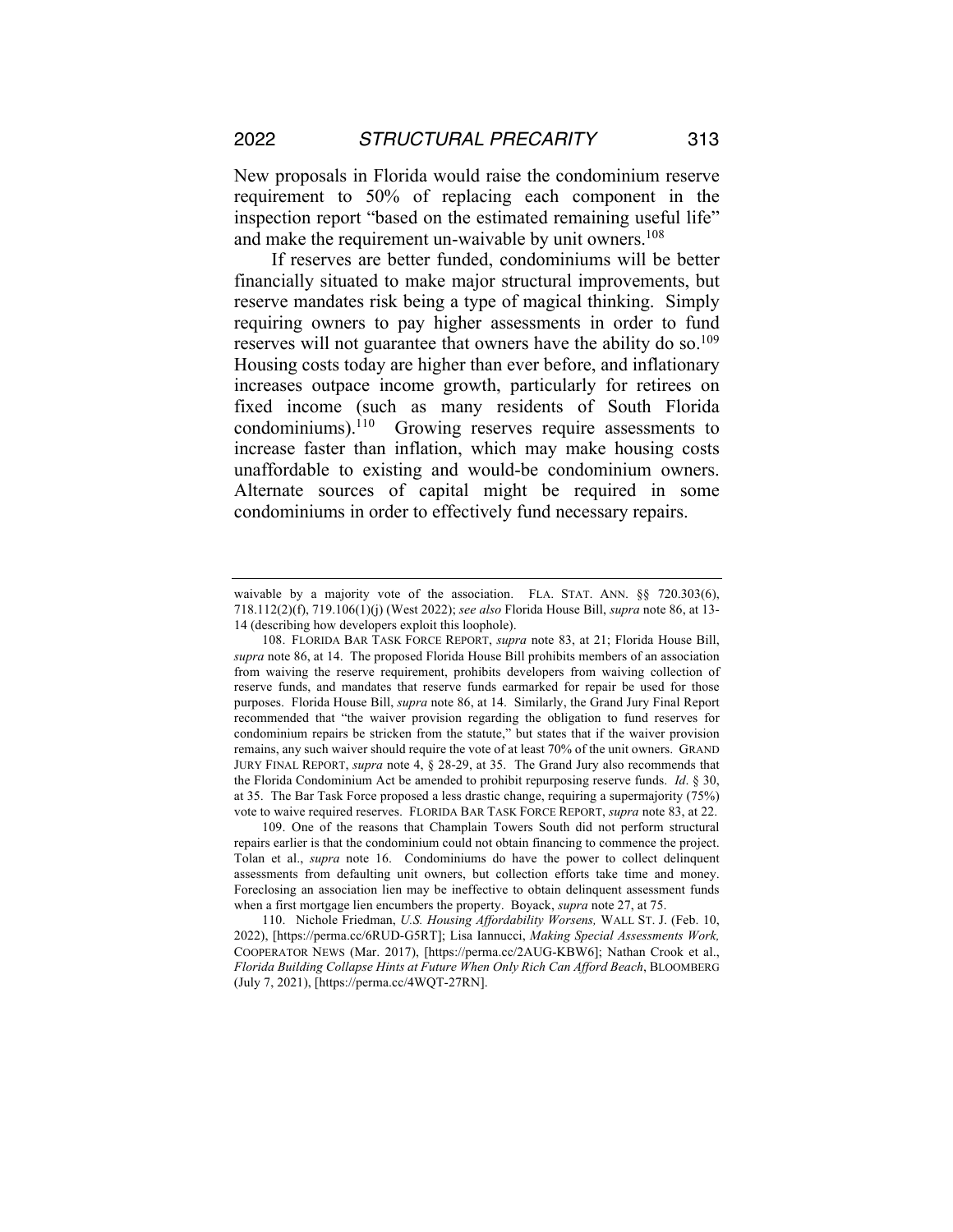#### **B. Impact of GSE Underwriting Requirements**

As legislatures around the country debate changes to building codes and condominium laws, in a practical sense, condominium requirements regarding structural stability have already dramatically changed. Fannie Mae and Freddie Mac, the two government sponsored enterprises ("GSEs") that dominate the secondary mortgage market, announced new underwriting requirements starting in 2022 that require condominiums prove structural soundness and maintenance adequacy as a prerequisite to the GSEs acquiring loans secured by units in the building.111 Because the GSEs are the secondary home mortgage market's biggest players,  $112$  their underwriting requirements define access to mortgage capital.<sup>113</sup> It is more expensive and more difficult to obtain a loan secured by units in condominiums that do not comply with GSE underwriting requirements.

The GSEs will only acquire mortgage loans secured by condominium units in condominiums that conform to their underwriting mandates.<sup>114</sup> Numerous examples show the

<sup>111.</sup> Fannie Mae Lender Letter (LL-2021-14) [hereinafter Fannie Lender Letter]; Freddie Mac Bulletin 2021-38 [hereinafter Freddie Bulletin]. The guidelines are framed as "temporary," but contain no expiration date. Fannie Mae released two other documents detailing these changes to its underwriting guidelines: *Appraising and Underwriting Condo and Co-op Projects*, FANNIE MAE, [https://perma.cc/58G6-FLBY] (last visited Apr. 25, 2022); Jodi Horne, *Protecting Condos as a Sustainable Housing Option*, FANNIE MAE: PERSPECTIVES BLOG (Oct. 13, 2021), [https://perma.cc/MQV7-DRNN].

<sup>112.</sup> The majority of mortgage loans made today are earmarked for resale to the GSEs. Andrew Ackerman, *Fannie Mae, Freddie Mac to Back Home Loans of Nearly \$1 Million as Prices Soar*, WALL ST. J. (Nov. 16, 2021), [https://perma.cc/7TFM-525B]; *see also* Ben Eisen & Nicole Friedman, *Surfside Tower Collapse Makes Buying Condos More Complicated*, WALL ST.J. (Feb. 20, 2022), [https://perma.cc/7NNB-QAMK] (noting that the GSEs "wield enormous power in the housing market" through their dominant role in purchasing and securitizing home mortgage loans); John S. Prisco, *In the Wake of the Surfside Tragedy Fannie Mae and Freddie Mac Issue "Temporary" Requirements for Condominiums and Cooperatives*, NAT'L L. REV. (Jan. 21, 2022), [https://perma.cc/3TVT-QUZJ] (opining that the "new additional requirements could make it harder for unit owners to refinance or for new buyers to obtain mortgages").

<sup>113.</sup> James L. Winokur, *The Mixed Blessings of Promissory Servitudes: Toward Optimizing Economic Utility, Individual Liberty, and Personal Identity*, 1989 WIS. L. REV. 1, 58-59 (1989).

<sup>114.</sup> The Department of Housing and Urban Development maintains a list of approved condominium projects, and the GSEs only purchase mortgages on units in condominiums on that list unless there is "spot approval" of a unit in a building that otherwise meets all underwriting mandates. *See id.*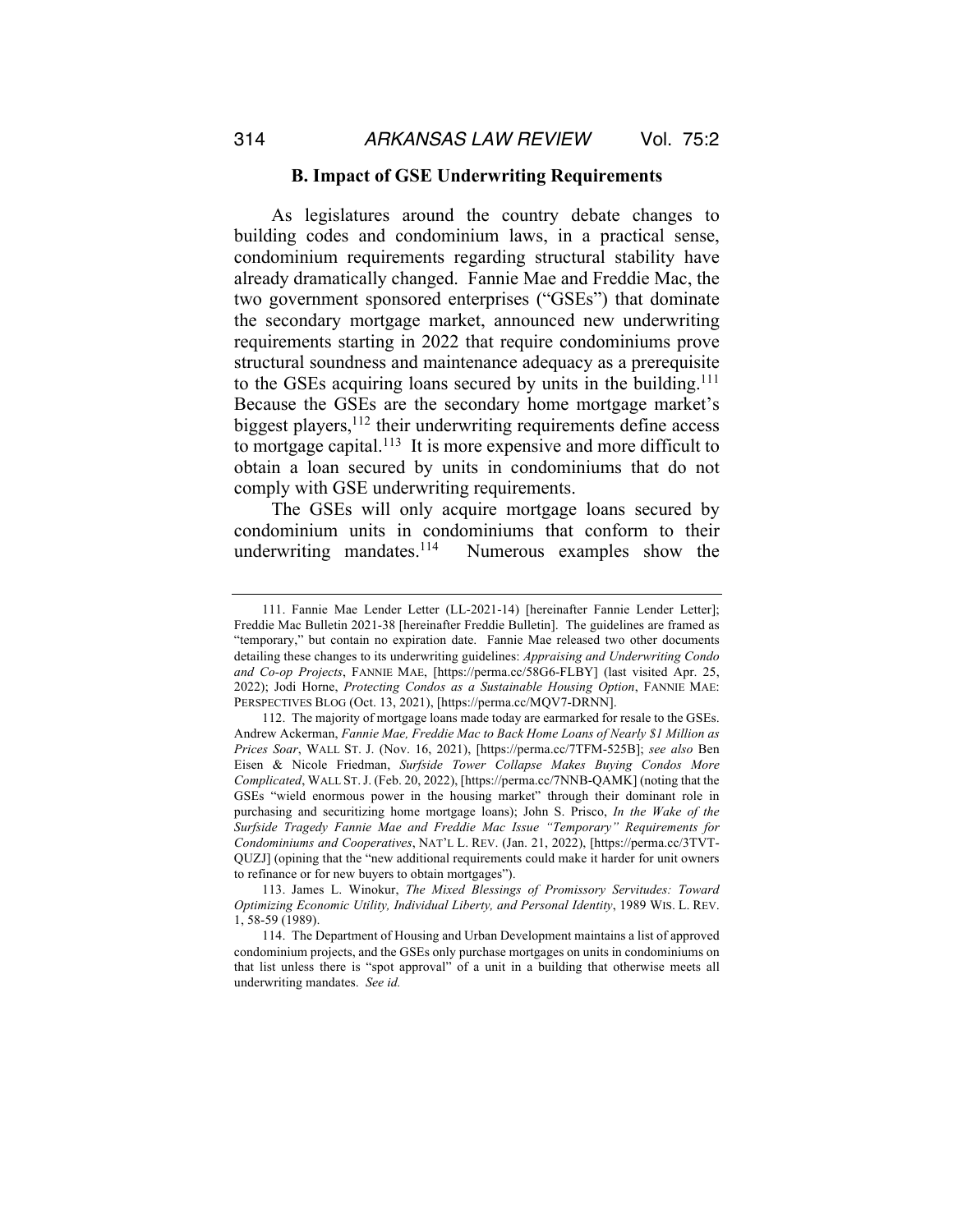material impact that GSE underwriting requirements have had on the content of condominium governing documents and governance decision-making. For example, owner occupancy requirements led communities to adopt leasing restrictions.<sup>115</sup> Prohibition of third-party covenants led developers to stop including private transfer fee provisions in condominium documents.<sup>116</sup> Further, underwriting valuation constructs based on the racial composition of a neighborhood led to a proliferation of community race-based restrictive covenants in the first half of the 20th century.117

Per their new guidelines, neither GSE will acquire any loan secured by a condominium that has "significant deferred maintenance" or is subject to a government agency directive "to make repairs due to unsafe conditions."<sup>118</sup> Units in any such condominium are ineligible under the GSE guidelines "until required repairs have been made."119 The new guidelines also suspended any flexibility pertaining to the GSE requirement that associations make an annual contribution to reserves in the amount of  $10\%$  of the condominium's budget.<sup>120</sup>

The impact of the new GSE underwriting requirements is twofold. First, condominiums now have further incentives to ensure their building's structural soundness and upkeep.<sup>121</sup> The

<sup>115.</sup> Andrea J. Boyack, *American Dream in Flux: The Endangered Right to Lease a Home*, 49 REAL PROP. TR. & EST. J. 204, 255-59 (2014).

<sup>116</sup>*. Id.* at 258 n.302.

<sup>117.</sup> RICHARD R.W. BROOKS & CAROL M. ROSE, SAVING THE NEIGHBORHOOD: RACIALLY RESTRICTIVE COVENANTS, LAW, AND SOCIAL NORMS 3-4, 91 (2013); RICHARD ROTHSTEIN, THE COLOR OF LAW: A FORGOTTEN HISTORY OF HOW OUR GOVERNMENT SEGREGATED AMERICA 81-83 (1st ed. 2017).

<sup>118.</sup> Fannie Lender Letter, *supra* note 111; Freddie Bulletin, *supra* note 111.

<sup>119.</sup> Horne, *supra* note 111.

<sup>120.</sup> Fannie Lender Letter, *supra* note 111. Previously, under Fannie Mae's *Selling Guide*, lenders could submit a reserve showing indicating reserve adequacy in lieu of a 10% annual budgetary contribution. *Id.* The inflexibility of the new guidelines may pose problems for condominiums whose governing documents do not permit 10% of each annual budget to be siphoned into reserves whether or not there is a need to plan for future capital requirements.

<sup>121.</sup> The vast majority of surveyed condominium boards throughout the country worry that these new underwriting guidelines will expose them to liability and impose onerous requirements to attest to facts that they do not and cannot certainly know. Lew Sichelman & Andrews McMeel, *Surfside Tower Collapse Fallout Could Make Condo Financing a Challenge. Here's Why*, MIAMI HERALD (Mar. 22, 2022, 9:16 AM), [https://perma.cc/3ER7- 5Y2M] (citing a study done by the Community Associations Institute (CAI)).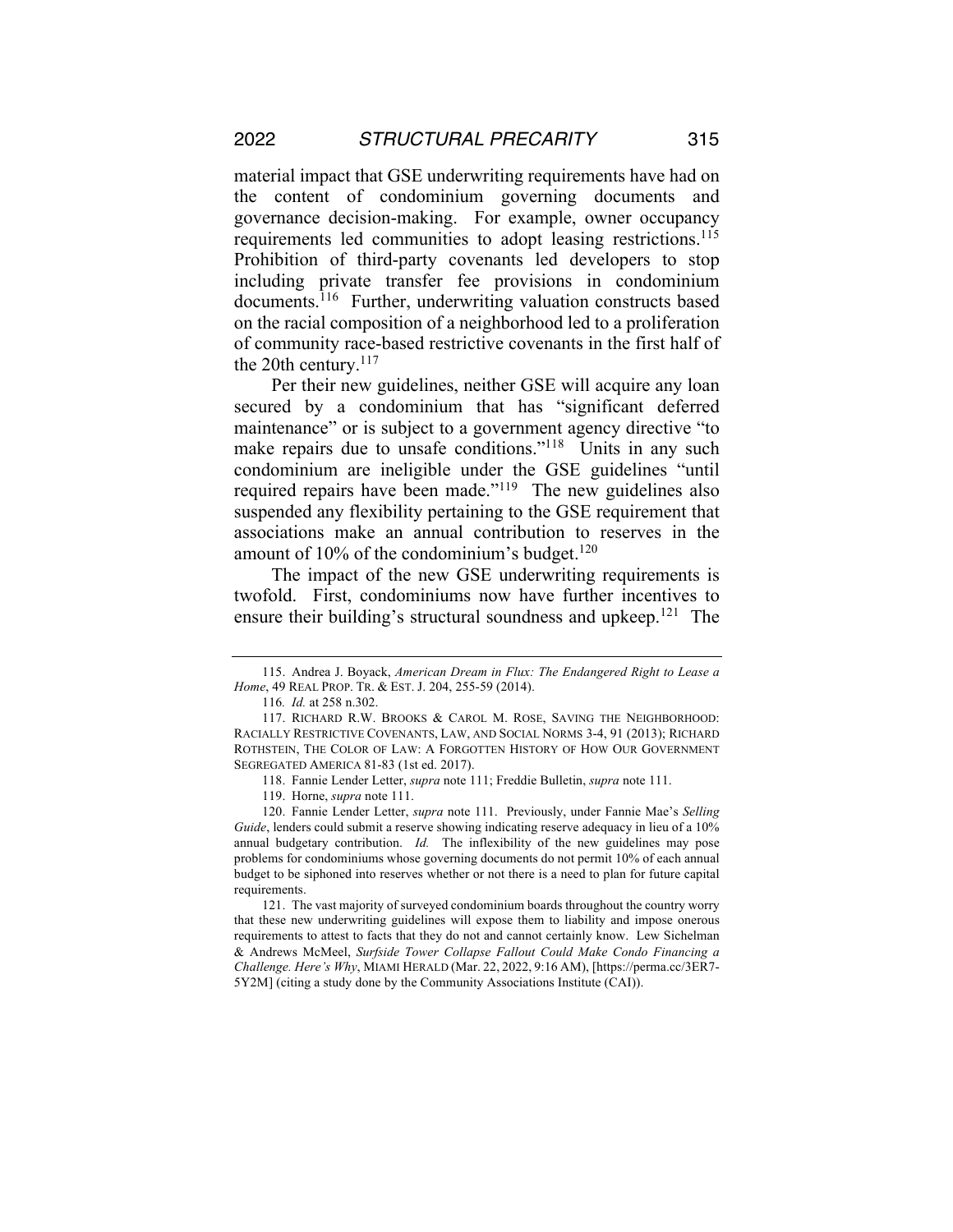new requirements will also make it exponentially more difficult to sell units in condominiums with maintenance deficiencies because of the lack of access to GSE-subsidized mortgage capital. Lower capital availability also makes it harder to refinance a condominium unit to raise capital for a special assessment. Cutting off mortgage capital access to units in structurally perilous buildings maroons the owners in the buildings, which is ironic and dangerous in the context of structurally unsound condominiums. Unit owners in such buildings who do not have the cash to pay a large special assessment may be unable to obtain financing to do so or even sell their units to someone who can pay the costs. While it is prudential for lenders to ensure the structural soundness of their collateral assets, from a public policy perspective, punishing condominium unit owners for not being able to fund needed repairs by taking away the ability of the unit owners to get loans to fund those repairs creates troubling outcomes.122

Spokespeople for the GSEs have framed the new underwriting guidelines as a way for Fannie Mae and Freddie Mac to "protect residents from unsafe buildings."<sup>123</sup> But because the guidelines cut off capital flow to unsafe buildings rather than facilitate construction funding for repairs, the true impact of the guidelines is to protect investors, not owners. Of course, the GSEs should have prudent underwriting guidelines, but the GSEs exist not just for investors but also to achieve public purposes.<sup>124</sup> Protecting GSE investors is a good idea, but there is also a huge public need to enable the remediation of structurally unsound buildings.

<sup>122.</sup> A similar conundrum was created by GSE limits on condominium assessment delinquency in the aftermath of the 2008 Foreclosure Crisis, because unit owners in buildings with 30% or more unit owners in assessment default could not access GSE-earmarked mortgage loans. This left the unit owners without a source of capital to refinance (in order to continue operating the condominium) and made it virtually impossible for the unit owners to sell their units other than to a cash buyer. *See* Boyack, *supra* note 27, at 104-05. GSE owner occupancy requirements and condominium leasing restrictions likewise constrained unit owner flexibility and access to capital. Boyack, *supra* note 115, at 255.

<sup>123.</sup> Eisen & Friedman, *supra* note 112.

<sup>124</sup>*. See* Boyack, *supra* note 115, at 255-58 (describing the public policy mandates of GSEs); *see also History of Fannie Mae & Freddie Mac Conservatorship*, FED. HOUSING FIN. AGENCY, [https://perma.cc/T5HK-93KJ] (last visited Apr. 13, 2022) (detailing the conservatorship the GSEs were put under after the Foreclosure Crisis).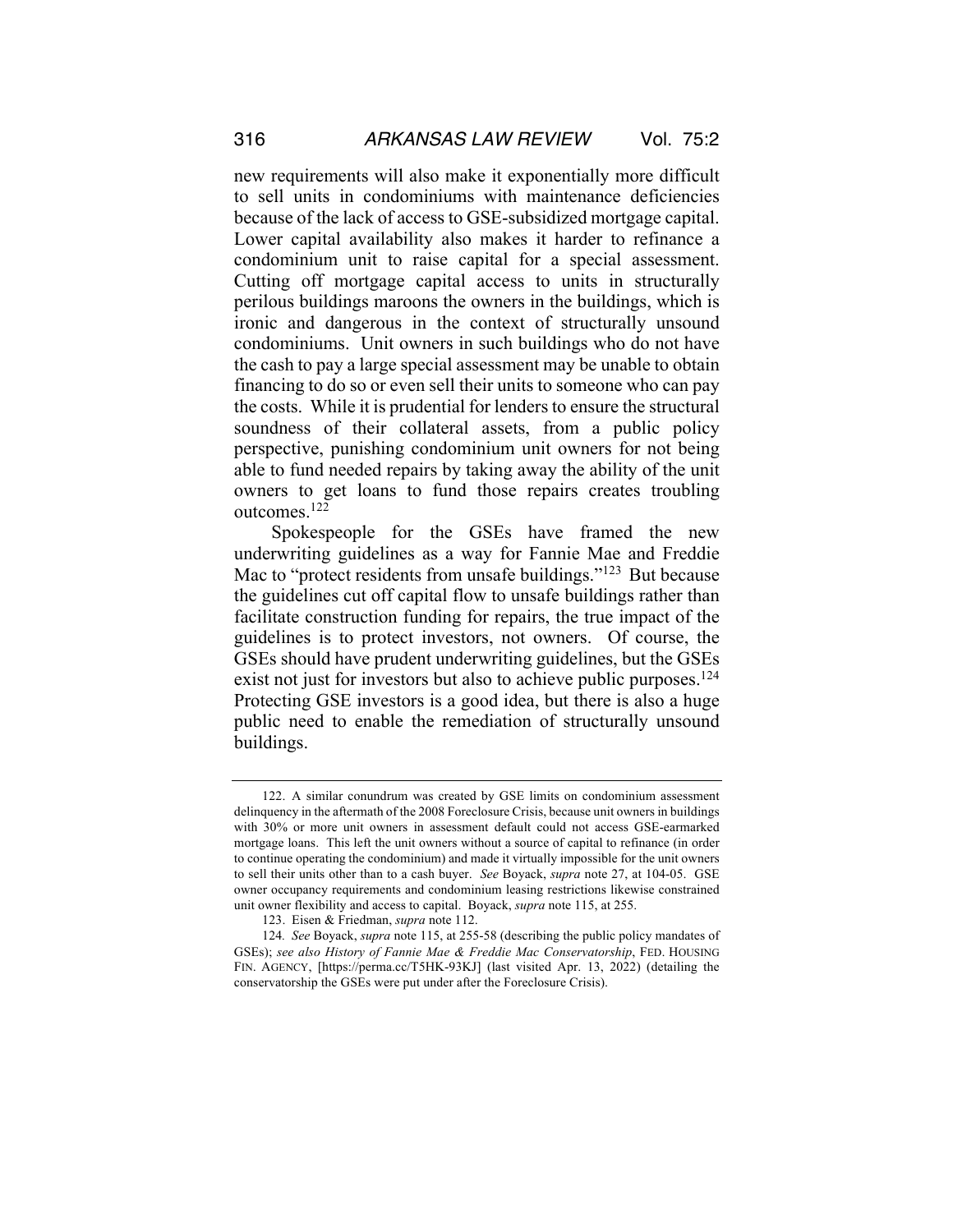It would be preferable if GSEs made funds available for condominium remediation and repair instead of simply cutting off non-complying condominium owners from an important source of capital. Perhaps the GSEs can innovate a way to protect investors while also helping to shore up crumbling condominium infrastructure. Maybe they could offer special funding to condominium associations or individual unit owners to help them pay for critical repairs, with loan amounts disbursed directly to those performing remediation. The GSEs should examine the impacts of their underwriting changes on unit owners as well as investors and find a way to financially facilitate the structural remediation that these condominiums desperately need—and likely want—but cannot realistically afford.<sup>125</sup>

#### **CONCLUSION**

Condominium ownership structure needs to be shored up in a way to help stabilize buildings' structural flaws, but it is as important to facilitate necessary repairs as to mandate them. For condominiums like Champlain Towers South that are facing hugely expensive but critically important remediation projects, the owners' spirit may be willing, but their finances are weak.<sup>126</sup> Strengthening building quality mandates without providing pathways to fund repairs will result in more noncompliant and functionally insolvent condominiums, not more stable buildings.

In cases where buildings were poorly constructed, laws should protect owners' recourse to the developer. If those responsible for inherent construction flaws cannot provide remediation, public funding of remediation may be warranted.<sup>127</sup> For condominiums with massive maintenance needs and

<sup>125.</sup> The Florida Bar Task Force agrees: Housing finance and affordable housing administrative agencies should create programs to assist low-income owners pay for special assessments needed for structural remediation of their buildings. FLORIDA BAR TASK FORCE REPORT, *supra* note 83, at 10, 28-29.

<sup>126.</sup> Tolan et al., *supra* note 16.

<sup>127.</sup> For example, a public fund could cover developer liabilities that are not recoverable due to expiration of a statute of limitations or developer bankruptcy. Some states have established funds to cover construction defects from time to time, although many of these are limited in scope to buildings under governmental control. *See, e.g*., KAN. STAT. ANN. § 75-3785 (West 2022) (creating a construction defects recovery fund).